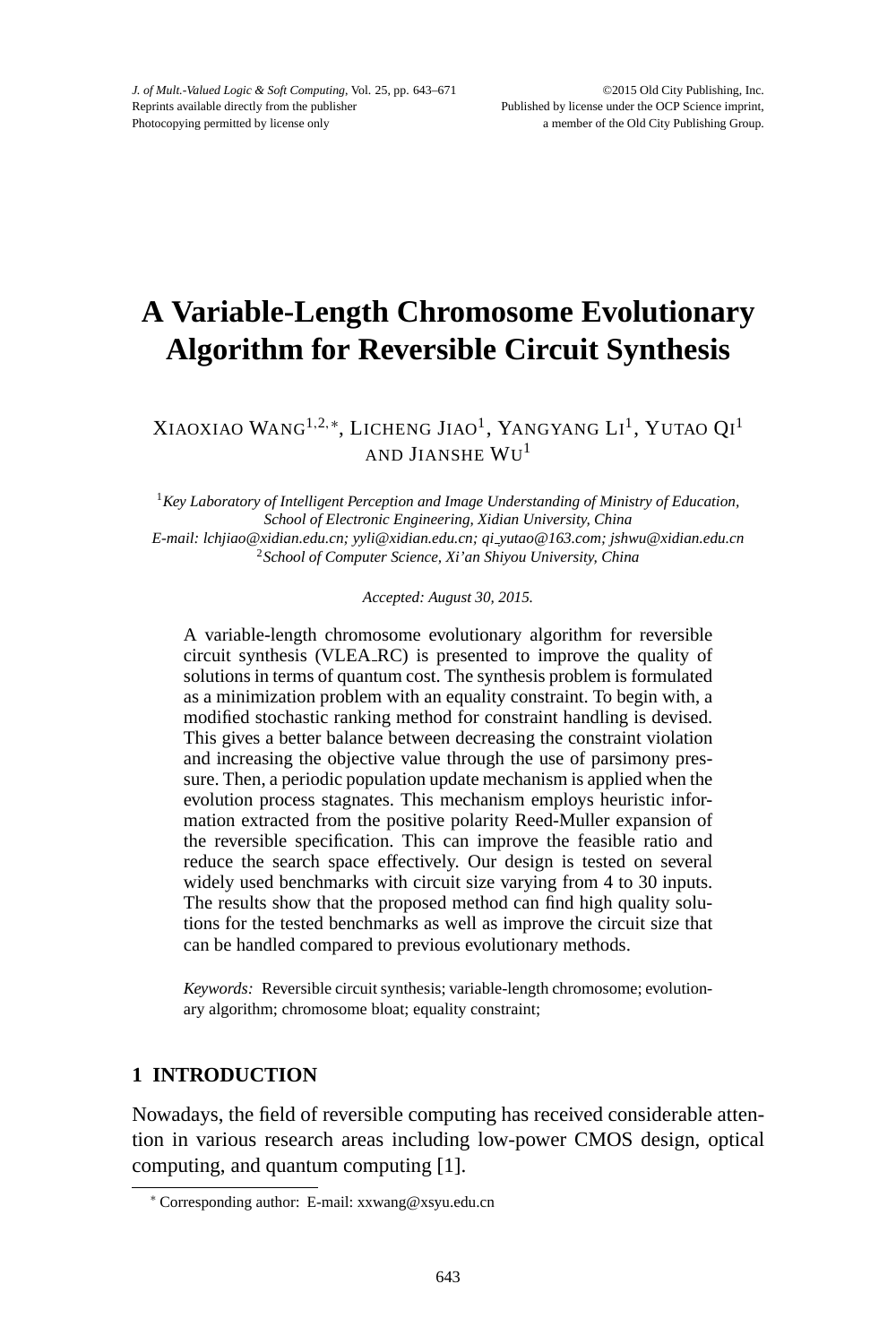Given a reversible specification, i.e. a permutation, reversible circuit (RC) synthesis is a process of finding a composition of reversible gates from a universal reversible gate set which minimizes cost while satisfies the reversible specification. Gate count (GC) or quantum cost (QC) is usually used as the cost metric to estimate the quality of a reversible circuit.

Existing RC synthesis algorithms are categorized into three classes: deterministic algorithms, heuristic algorithms and evolutionary algorithms.

Most deterministic algorithms can obtain feasible circuits efficiently, but these circuits often need to be optimized further. Transformation methods change the truth table [2] or Reed-Muller spectra [3] of a reversible function into that of identity function,and then optimize the circuit using template matching [4]. Binary Decision Diagram (BDD) based methods [5, 6] represent Boolean functions by BDDs, and then substitute each node with a cascade of reversible gates. Cycle-based algorithms [7, 8] decompose the permutation of a reversible function into a product of disjoint cycles, and then realize each cycle with a sequence of reversible gates. These algorithms can solve large scale problems rapidly, with template matching being used to further optimize the synthesis results . Other deterministic algorithms conduct exhaustive search to find the optimal solution. Some researches focus on minimizing gate count. Shende *et al.* [9] found optimal circuits for all 3-bit functions. Golubitsky *et al.* [10] have developed a tool capable of finding a CNP (CNOT, NOT, Peres) circuit with the minimal GC for any 4-bit permutation. D. Groeße *et al.* [11, 12] formulated the synthesis problem as a sequence of SAT problems and found optimal gate count reversible circuits for functions less than 5 bits. Other efforts have been made recently to reduce the QC. Szyprowski *et al.* [13] employed the exhaustive method from [10] to find a local minimal-QC circuit for a range of GCs. However this method does not guarantee the exact minimum as it is time consuming to consider all different gate counts. Due to the super-exponential increase in time and memory requirements, exhaustive searches are impeded by hardware limitations when the problem size is more than 5 bits.

The classical heuristic algorithm, Reed-Muller Reversible Logic Synthesizer (RMRLS) [14], uses Reed-Muller expansions of reversible functions to construct priority-based search trees, and rapidly prunes the search space by using heuristic information. The greedy nature of the RMRLS heuristic affects the quality of its solutions.

Various evolutionary algorithms are already used in quantum circuit synthesis, such as GP [15, 16], GA [17–20], EP [21], HQEA [22], and in reversible circuit synthesis [23–25] due to their capability for global search. However, only small scale problems with less than 7 inputs have been tested in these algorithms, synthesizing circuits of at most 25 gates.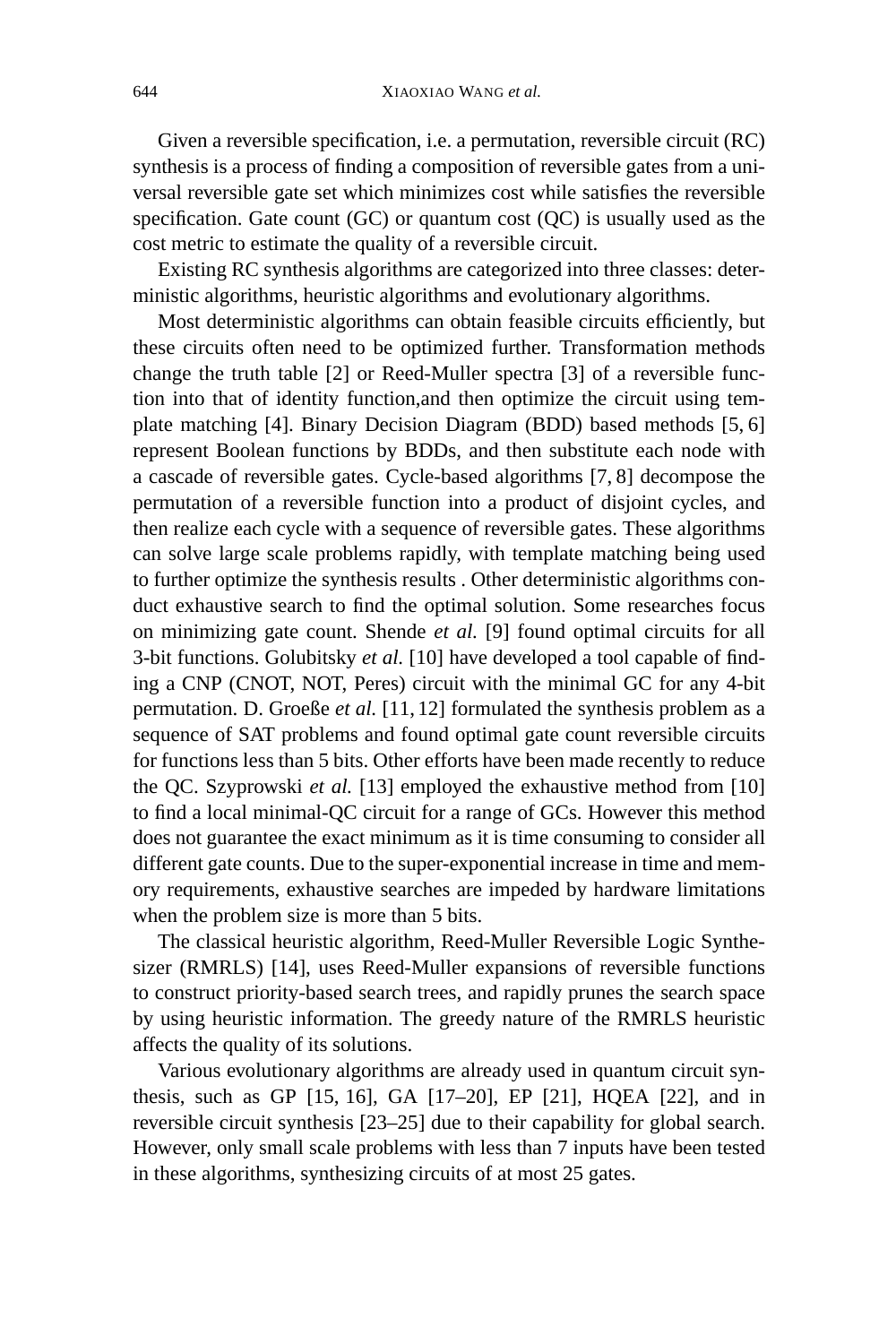The quality of the results from previous applications of EAs to the RC synthesis has been limited, possibly due to the following difficulties. First and foremost, chromosome bloat, the uncontrolled growth of the average size of individuals, must be avoided in variable-length chromosome evolutionary algorithm (VLEA). Moreover, the population is full of infeasible solutions because the construction of feasible solutions is difficult and no effective mechanism to directly repair infeasible individuals has been proposed. Finally, the search is prone to falling into stagnation or premature convergence due to the highly epistatic nature of RC synthesis. That is, the contribution of a gene to the fitness of an individual is highly depending on the genes in the front always makes evolution converge to a partial solution. In order to advance the development of EAs in the field of reversible synthesis, we must address the above problems.

This paper proposes a novel variable-length chromosome evolutionary algorithm for RC synthesis (VLEA RC). It is restricted to QC-minimization using Generalized Toffoli gates (GT) without adding an ancilla line. The algorithm starts with short chromosomes, and then tailors an existing variable length crossover operator [26] to automatically grow the chromosomes in a slow and controlled rate. As the algorithm sets a size limit for chromosomes to avoid bloat, this controlled rate of growth allows more generations with which to explore the global search space. Besides these techniques usually adopted by general VLEAs, our algorithm mainly employs two mechanisms to address the aforementioned difficulties. Firstly, a new constraint handling method, modified stochastic ranking (MSR), is proposed, which is based on stochastic ranking (SR) [27]. Unlike SR which randomly ranks two infeasible individuals according to objective value or constraint violation through a predefined probability, MSR ranks infeasible individuals according to their domination relationship in terms of constraint violation (CV) and objective value. CV herein is the error of a circuit, and objective value means the quantum cost of a circuit. When two infeasible ones do not dominate each other, MSR balances between the two contradictory aspects: decreasing CV versus minimizing QC. It computes a ratio of the difference between objective values to the difference between CVs. MSR makes rank according to the value of the ratio and a predefined probability. In addition, a new population update mechanism similar to a hyper mutation is applied when evolution stagnates. The selected individuals are updated by appending several gates extracted from the positive polarity Reed-Muller (PPRM) expansion. The extraction method is same as that of RMRLS [14], but the appending and optimization mechanism is different. RMRLS uses a greedy method to score each extracted gates and append the best one, while our method appends randomly selected gates from the extracted ones and optimize through evolution. The mechanism can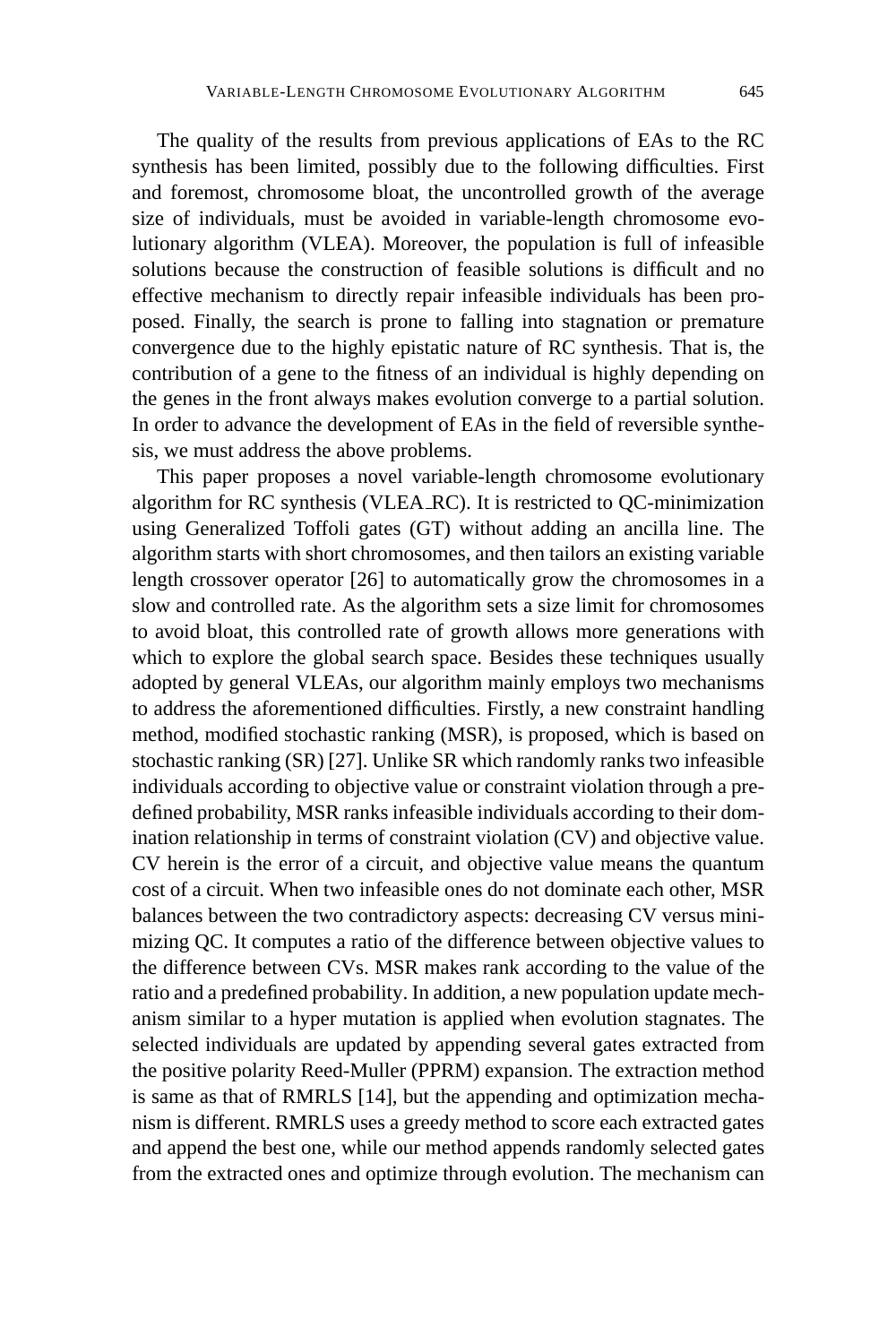$$
x_i \longrightarrow \overline{x_i} \qquad x_j \longrightarrow x_j \qquad x_j \longrightarrow x_k
$$
\n(a)\n(b)\n
$$
x_i \longrightarrow x_i \oplus x_j \qquad x_i \longrightarrow x_i \oplus x_j x_k
$$
\n(c)

FIGURE 1 (a) NOT (b) CNOT (C) TOFFOLI

extract the evolution from stagnation, increase the feasible ratio and improve the convergence speed.

VLEA RC improves the problem scale that EAs could possibly handle. The quality of its solutions are comparable to the best known ones obtained from EAs and other methods as of 2013.

The rest of this paper is organized as follows: Section II introduces some basic concepts. Section III gives related works and motivation. Section IV describes VLEA RC and its mechanics. Section V shows the experimental results. Finally, Section VI concludes this paper and outlines the possible directions for future research.

# **2 FUNDAMENTALS OF REVERSIBLE LOGIC CIRCUITS**

Here we introduce the fundamentals of reversible circuit synthesis.

### **2.1 Reversible Functions and Reversible Gates**

**Definition 2.1.** A function  $f : B^n \to B^n$  with n inputs and n outputs is *reversible, if and only if it is a one-to-one mapping between a set of B<sup>n</sup> input vectors and a set of B<sup>n</sup> output vectors.*

**Definition 2.2.** Let  $X = \{x_1, x_2, \ldots, x_n\}$  be the set of domain variables. Gen*eralized Toffoli gate (GT), also called multiple-control Toffoli, has the form*  $T(C, t)$ *, where* C is the set of control lines with  $C \subset X$  and t is the target *line with*  $t \in X$  *but*  $t \notin C$ . The value of the target line is inverted if all con*trol lines are assigned to 1. For*  $|C| = 0$  *and*  $|C| = 1$ *, the gates are NOT and CNOT respectively. For*  $|C| = 2$ *, the gates are called Toffoli. See Figure 1.* 

#### **2.2 Positive Polarity Reed-Muller Expansion of Reversible Functions**

Any Boolean function can be described using an EXOR-sum of products (ESOP) expansion. The PPRM expansion is an ESOP expression which uses only uncomplemented variables and can be generated from a truth table.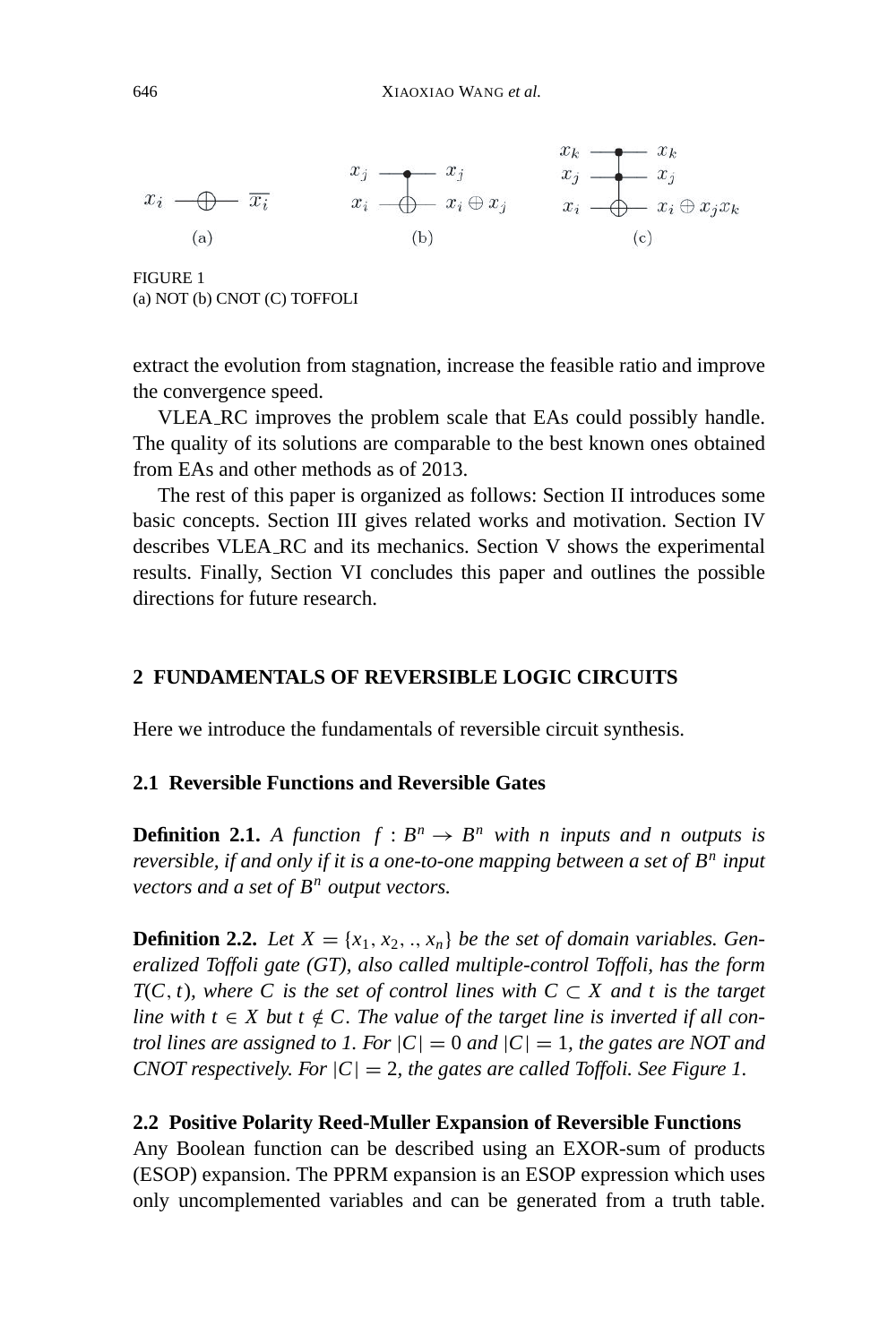Every output of a truth table of a reversible function can be converted into a PPRM expression.

For example, the permutation of the 3-bit reversible function  $3-17$  is [7, 1, 4, 3, 0, 2, 6, 5]. Its PPRM expansion for each output are given in(1).

$$
a_o = 1 \oplus b \oplus ab \oplus c \oplus bc
$$
  
\n
$$
b_o = 1 \oplus a \oplus b \oplus c
$$
  
\n
$$
c_o = 1 \oplus a \oplus c \oplus ac \oplus bc
$$
  
\n(1)

Maslov *et al.* [3] give an efficient technique for transforming the truth table into its PPRM expansion.

# **2.3 Cost of Reversible Toffoli Networks**

There are many cost metrics to measure a reversible circuit, such as QC, GC, and Linear Nearest Neighbor Cost (LNN). In this paper, we use QC as the measurement of a reversible circuit.

The QC of a reversible circuit *rc* is the sum of the QC of each reversible gate  $g_i$  constituting the circuit.

$$
qc\left(rc\right) = \sum_{i=1}^{\text{len}(rc)} \text{gqc}\left(g_i\right) \tag{2}
$$

Where len(*rc*) is the number of gates constituting *rc* and  $\text{gqc}(g_i)$  represents the quantum cost of a GT gate  $g_i$ . It is calculated according to the mechanics described at http://webhome.cs.uvic.ca/ dmaslov/definitions.html; see (3).

$$
gqc(T(C, t)) = \begin{cases} 1 & |C| = 0\\ 2^{|C|+1} - 3 & |C| \ge 1 \end{cases}
$$
 (3)

### **2.4 Constraint Violation**

In RC synthesis, CV is often measured by the Hamming distance [15, 19] or the matrix trace distance [21] between the target matrix *O* corresponding to the reversible specification and the matrix *S* representing the synthesized circuit. The computation of matrix *S* requires time consuming Kronecker and standard matrix multiplication. Here we propose a new method, drawing inspiration from RMRLS  $[14]$ , to calculate the CV of the circuit  $rc$ , which is defined in (4).

$$
cv(rc) = diffTerm(reduced PPRM)
$$
 (4)

The function diffTerm() returns the number of different terms between the *reduced P P RM* and the PPRM of the identity function with the same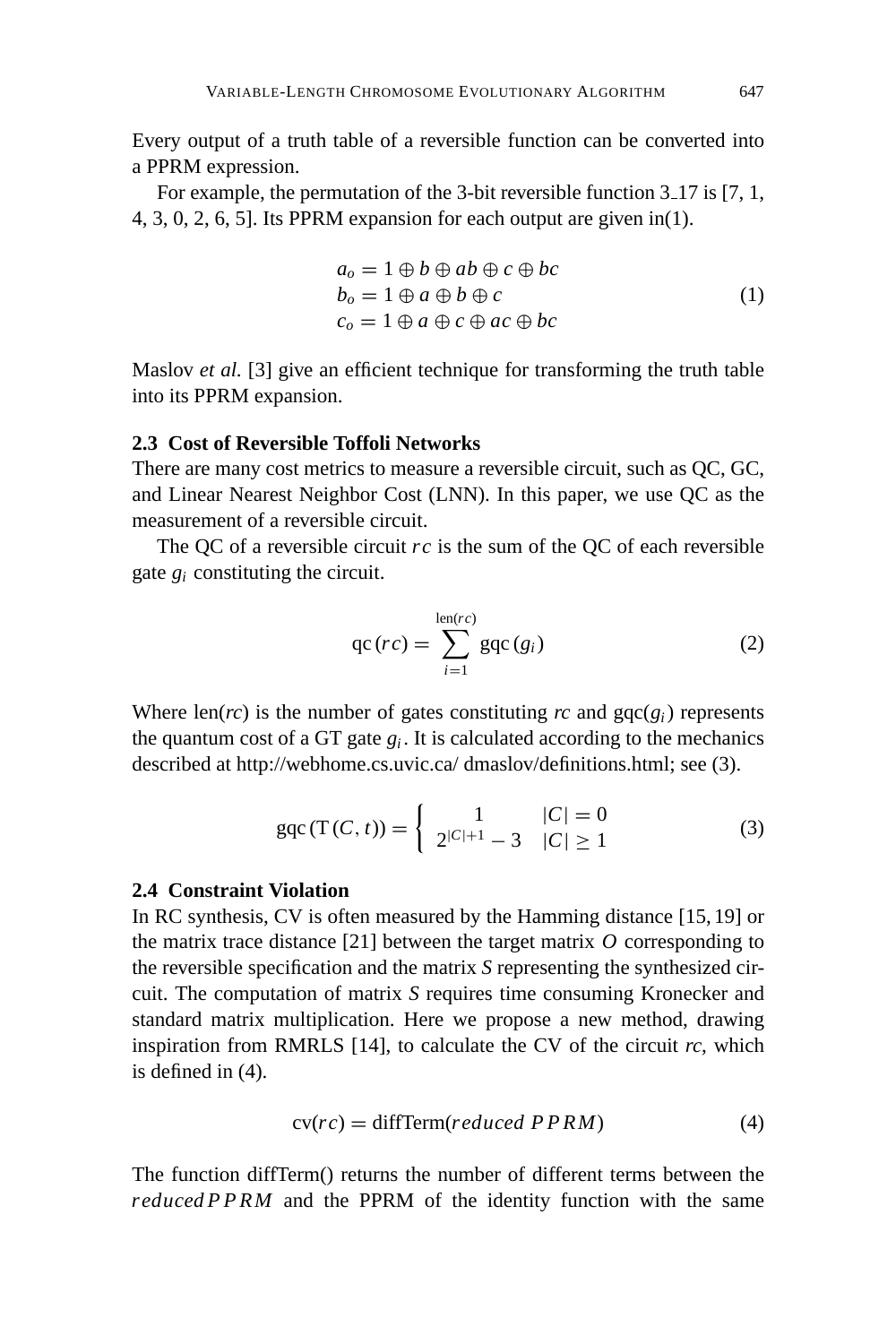size. The *reduced P P RM* is obtained through substituting the sequence of reversible gates of *rc* successively into the PPRM of a reversible function. For example, for function 3.17, its PPRM is shown in (1). Substituting  $a \oplus 1$ into each instance of *a* in (1), we can obtain *reduced P P RM* in (5).

$$
a_o = 1 \oplus ab \oplus c \oplus bc
$$
  
\n
$$
b_o = a \oplus b \oplus c
$$
  
\n
$$
c_o = a \oplus ac \oplus bc.
$$
  
\n(5)

The number of different terms between (5) and the PPRM of the identity function is 11. Therefore the CV of the circuit with only one gate  $NOT(a)$ is 11.

### **3 MOTIVATION AND RELATED WORK**

In this section, we introduce the involved techniques involved in and the motivation for VLEA RC.

### **3.1 Equality Constraint Handling**

Early evolutionary algorithms for quantum and reversible logic synthesis often model the problem as a correctness maximization problem without constraints [15, 18]. Then, some researchers focus on minimizing a weighted sum of the circuit cost and the error (reciprocal relation to correctness) [17, 19, 22, 23]. In order to find correct circuits, we formulate the problem as a minimization problem with equality constraint, that is, to ensure correctness whilst minimize QC.

Existing constraint handling techniques can be grouped as: penalty functions, repair algorithms, separation of objectives and constraints [27], multiobjective based techniques [28] and hybrid methods [29]. The handling of equality constraints has long been a difficult issue for evolutionary optimization methods, on account of feasible space being very small compared to the entire search space. Recently appeared algorithms for equality constraint handling are specialized for continuous functions, such as the local search methods for feasibility reparation [30–32] and the hybrid algorithm [33].

For RC synthesis, feasible solutions are difficult to build and no effective mechanism to directly repair infeasible solutions has been proposed. Consequently, the evolving population is full of infeasible ones and the ranking of infeasible solutions needs to be paid more attention to. This paper employs the separation of objectives and constraints mechanism to solve equality constraints, and emphasizes the comparison of undominated infeasible individuals.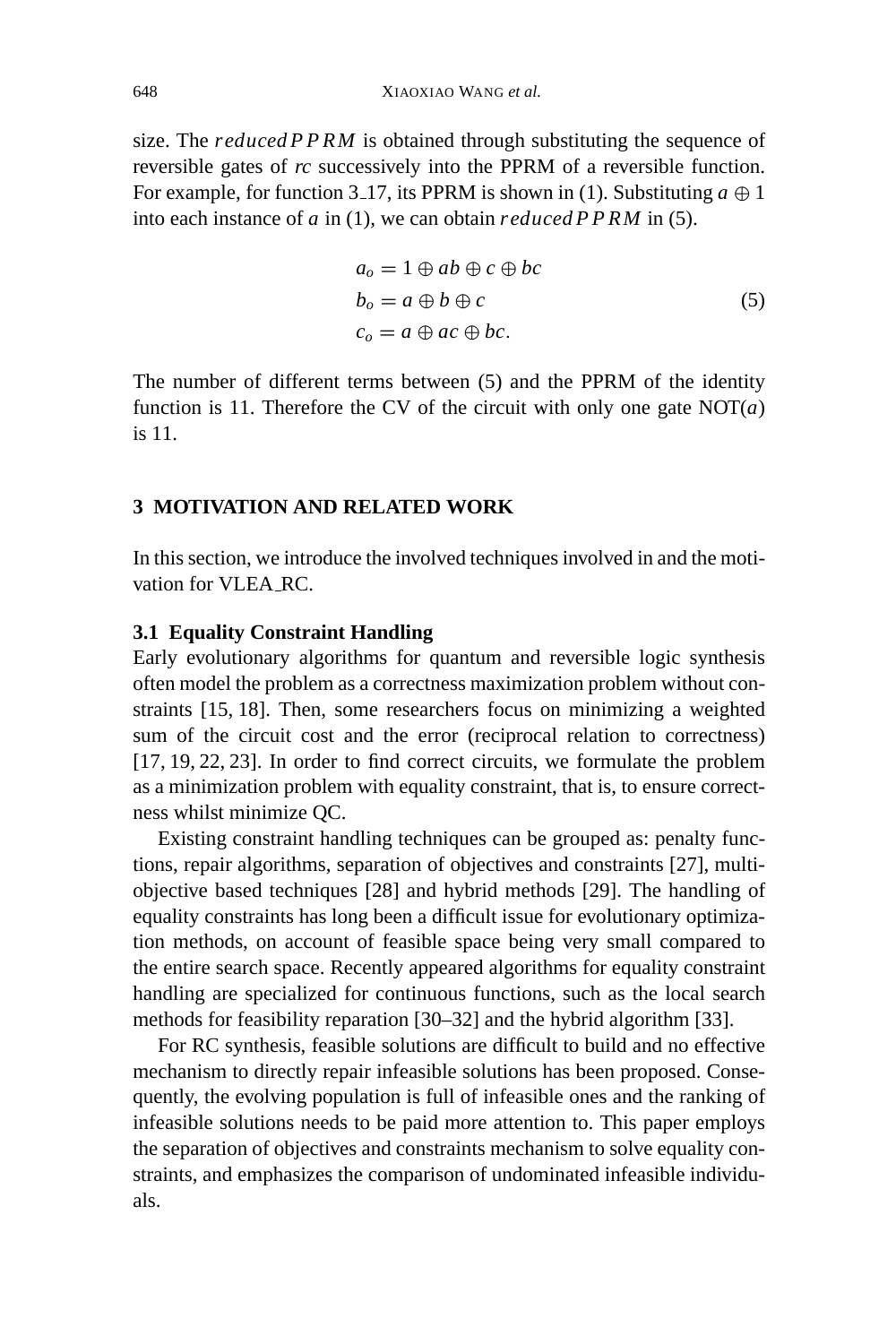The methods belonging to this category include: Superiority of Feasible Solutions (SF) [34],  $\varepsilon$ -constraint [35], Stochastic Ranking (SR) [27], and etc. Giving absolute priority to CV decreasing, just as SF and  $\varepsilon$ -constraint do, may lead solutions with large QC. We need an algorithm sufficiently considering both the CV and objective value sufficiently in the whole evolution process. SR seems to fit that bill, but the stochastic balance between CV and objective value may sometimes cause the degradation of evolution. Modified SR (MSR) is based on SR and introduces multi-objective idea and parsimony pressure into SR. It reduces the randomness by evaluating the ratio of the QC difference to the CV difference between two nondominated infeasibles. If the ratio is less than a predefined value  $\rho$ , that is to say, the decrease in CV only leads to a small increase in QC, the infeasible individual with smaller CV but larger QC ranks first. Otherwise, the ranking is based on the probability  $p_f$ defined in [27]. As described in the next section, the MSR mechanism can also help avoid chromosome bloat.

### **3.2 Variable Length Evolutionary Algorithm**

In RC synthesis, the length of the optimum solution is generally unknown beforehand, so we adopt a variable-length representation. For existing VLEAs, the primary issue to be addressed is how to avoid chromosome bloat, i.e. allele redundancy and undue growth.

Numerous methods for controlling bloat can be found in the GP literature [36]. We can classify the methods into two categories: explicit and implicit methods. Explicit methods often use individual size as an explicit index to control chromosome growth, such as depth limiting, Tarpeian, parsimony pressure, biased multi-objective, waiting room, double tournament, proportional tournament, and death by size. Implicit controls include nondestructive crossover, and recently, space structure with elitism [26, 33]. There are also several successful variable-length chromosome GAs, such as the messy GA, Chunking GA [37] and a progressive refinement VCL GA [38]. However, the existing VLEAs are not appropriate for the problem with unbounded size. In addition to the above, nondestructive crossover mechanisms are also used in VLEAs, such as SAGA [39], Virtual Virus (VIV) and SVLC [26]. In our algorithm, we use three mechanisms to control bloat: size limit, nondestructive crossover and MSR.

# *Size Limit*

We set the maximum length of chromosomes according to the complexity of the RLC problem; see 4.2 and Table 1.

# *SVLC*

SVLC is a nondestructive crossover operator which ensures that the average size of chromosomes will increase gradually. This affords the EA the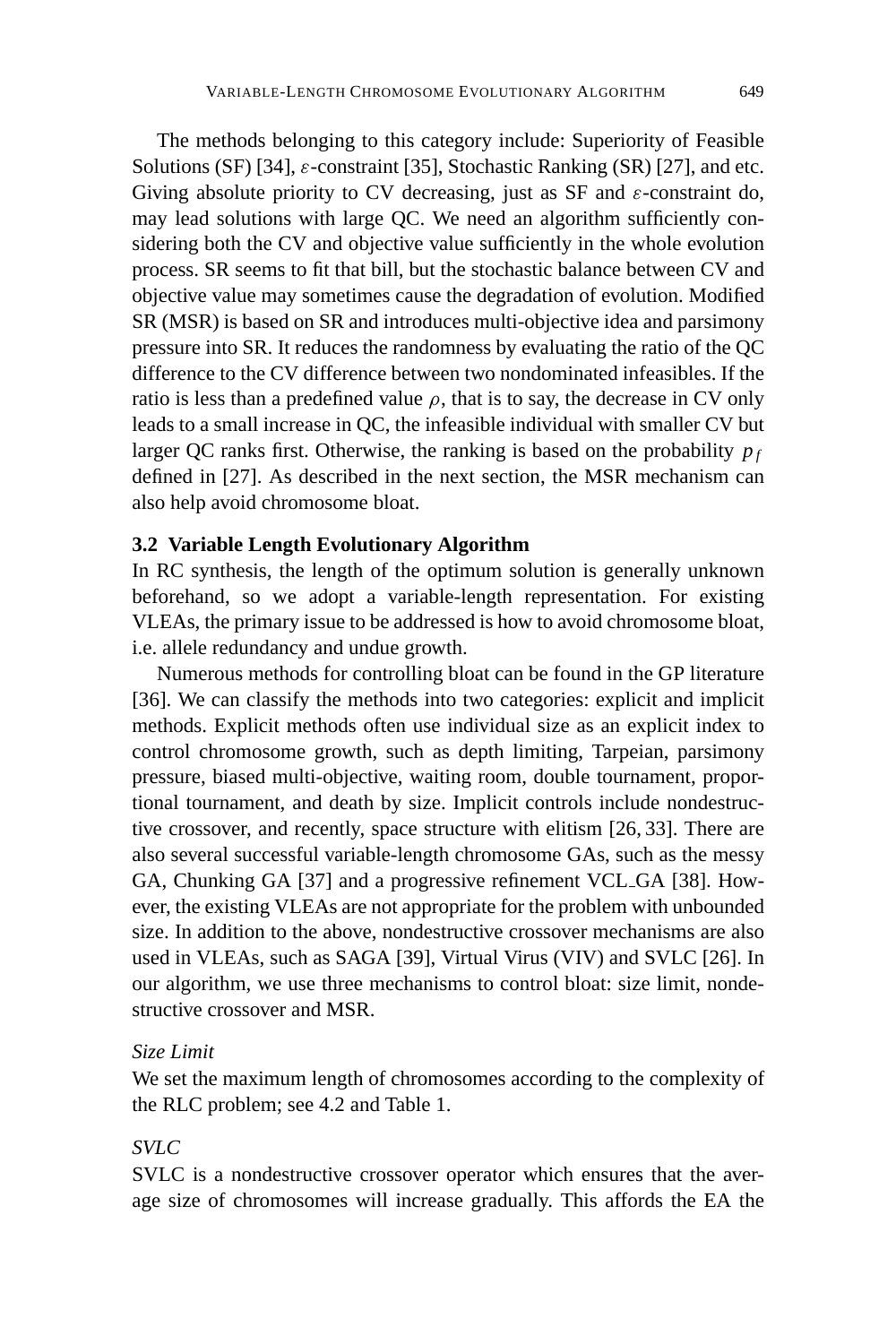#### 650 XIAOXIAO WANG *et al.*



#### FIGURE 2

Variation of average CV and average length during the first 300 generations for reversible function *ham7*.

opportunity to search for solutions in a more correlated landscape, i.e. all chromosomes in nearby generations will bo of similar lengths [40].

# *MSR*

In our algorithm, tournament selection is based on the sorting conducted by MSR. MSR gives priority to individuals which decrease CV with only small increase in QC. Having a large QC often means that the individual has a large chromosome size, or that the individual consists of gates with large cost, so MSR can also play a role in controlling bloat.

### **3.3 Evolution Stagnation and population update**

We perform an evolutionary experiment on a randomly selected reversible function, *ham7*. Figure 2 shows the variation of the average CV and average chromosome length with time under the effect of SVLC and MSR. In this initial phase, the average CV and the average length of chromosomes will both decrease rapidly and then level off with generations due to the high-epistasis characteristic of the problem. After this initial phase, the average length will grow in gradual incremental steps,with the CV decreasing slowly under the effect of SVLC and selection bias. Figure 3 shows the increasing trend of the average length will hit the wall at last. The inherent difficulty of equality constraint and the population convergence may sometimes impede the necessary growth of the chromosomes to find the optimal solution. The slow growth in size does not allow the optimal solution within the simulation time. We can see in Figure 4 that feasible solutions can not be obtained through one hundred thousand generations.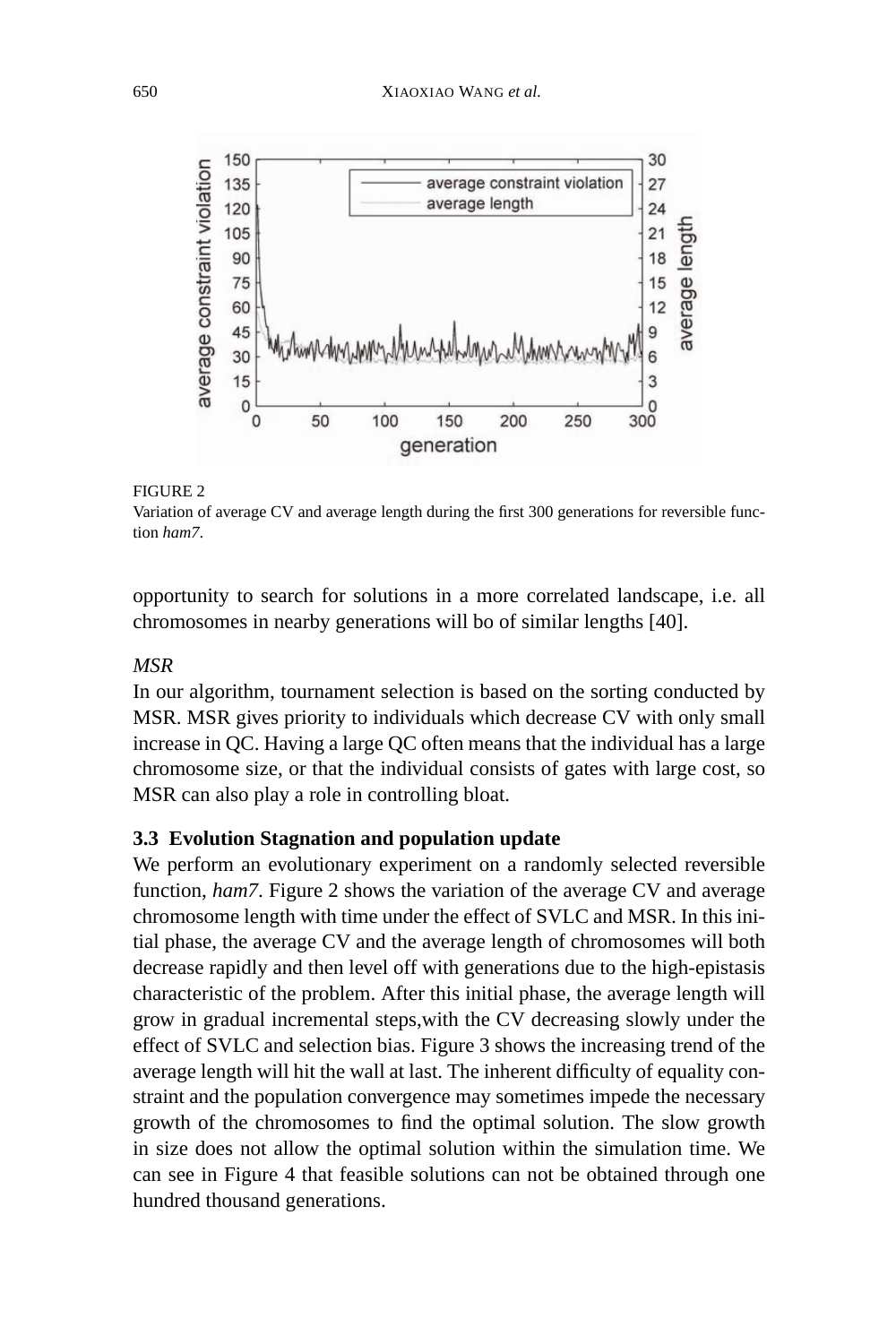

FIGURE 3 Variation of average length with generations for reversible function *ham7*.

To detect the changed search space, extract evolution from stagnation and increase the diversity of population, a special operation called population update is executed iteratively every few generations. It appends a specific number of reversible gates to a selected chromosome. The appended gates are generated randomly or chosen from the preferential gate library of corresponding chromosome. The preferential gate library consists of gates extracted from the PPRM expansion of the current chromosome. It is inspired



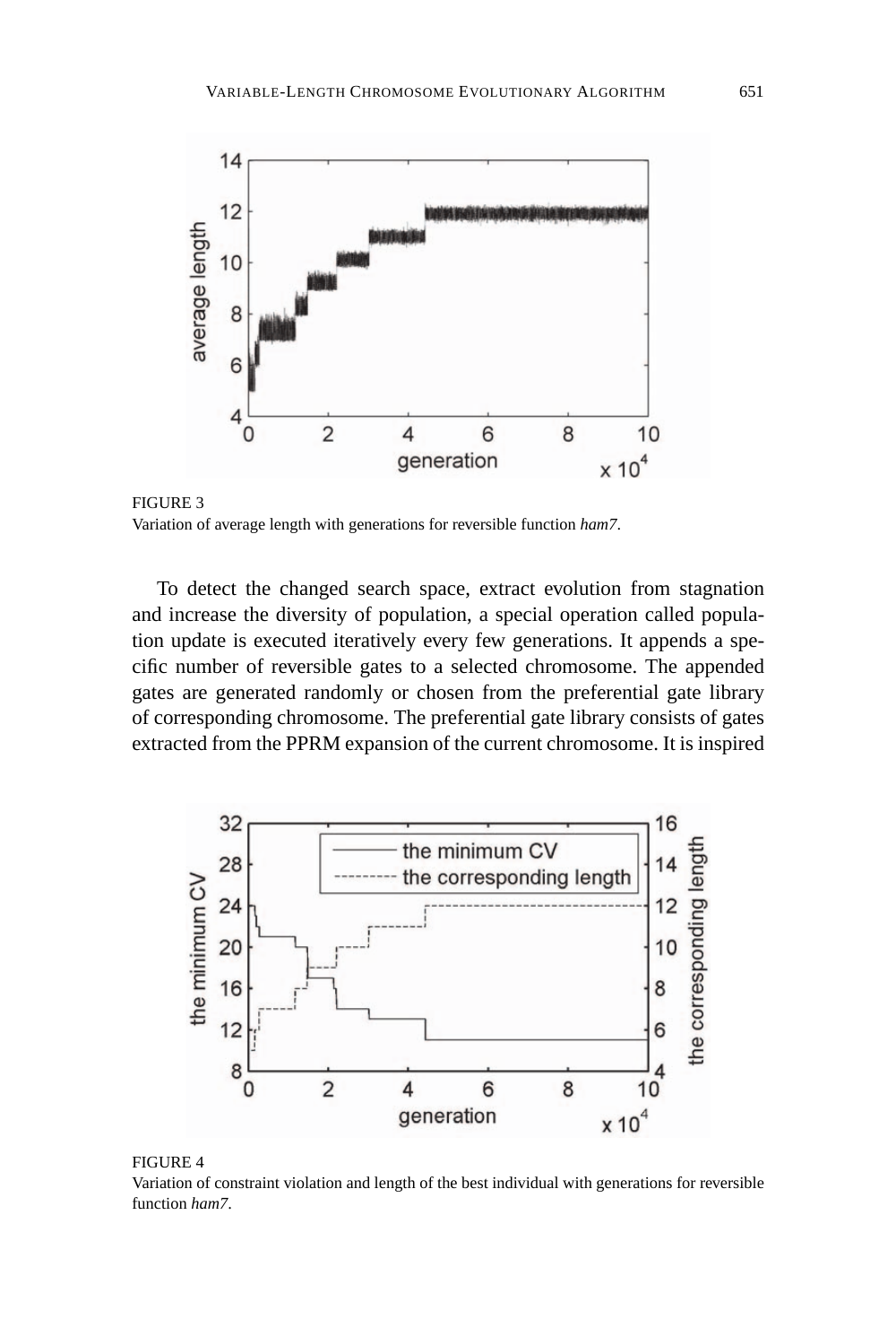by Gupta's RMRLS algorithm [14], but different from it. RMRLS extracts factors from PPRM, calculates their priority and then decides next gate with greedy choice. The population update can conquer the greediness of heuristic rules and avoid mistaken pruning by evolution process.

# **4 VLEA RC ON REVERSIBLE CIRCUIT SYNTHESIS**

This section describes the proposed synthesis algorithm and gives the details of MSR and population update. The basics evolved in VLEA RC are also involved.

# **4.1 Overview of VLEA RC**

The framework of VLEA RC is similar to that of GA except the execution of the population update to the selected individuals whenever evolution falls into stagnation. See Algorithm 1.

The initialization phase is described in lines 1 to 3. See Section 4.2 for more details. The evaluation phase involves compaction, evaluation and sorting, referring to lines 4-5. In line 4, each individual is compacted to guarantee no occurrence of same adjacent gates, and to obtain correct QC. In line 5, MSR sorts the individuals. The tournament selection in line 15 is conducted based on the results. *min c*v and *min cost* are used to record the CV and the QC of the best solution from the current generation respectively (lines 6,7 and 21). *last minc*v and *last mincost* are the previous best *min c*v and *min cost* (lines 8-9 and lines 22-24). If they have not been improved for *step* generations, we conduct a population update operation (line 13). Otherwise, the normal evolutionary operation is conducted (lines 15-16).

# **4.2 Initialization Phase**

# *Preferential Gate Library*

Preferential gate library *pref Lib* is constructed by extracting eligible factors from the PPRM of a reversible specification. Eligible factors are those factors in the PPRM expansion of each variable  $v_i$  that do not contain the variable  $v_i$ . For example, we can extract four factors for variable  $a$  from (1) which are  $a =$  $a \oplus 1$ ,  $a = a \oplus b$ ,  $a = a \oplus c$  and  $a = a \oplus bc$ , namely, Not(*a*), CNOT(*b*, *a*),  $CNOT(c, a)$  and  $T(b, c, a)$ . The *prefer Lib* for reversible function 3.17 contains a total of nine gates.

# *Attribute Information*

The following three values can reflect the complexity of a reversible function to some extent and are used during the population initialization.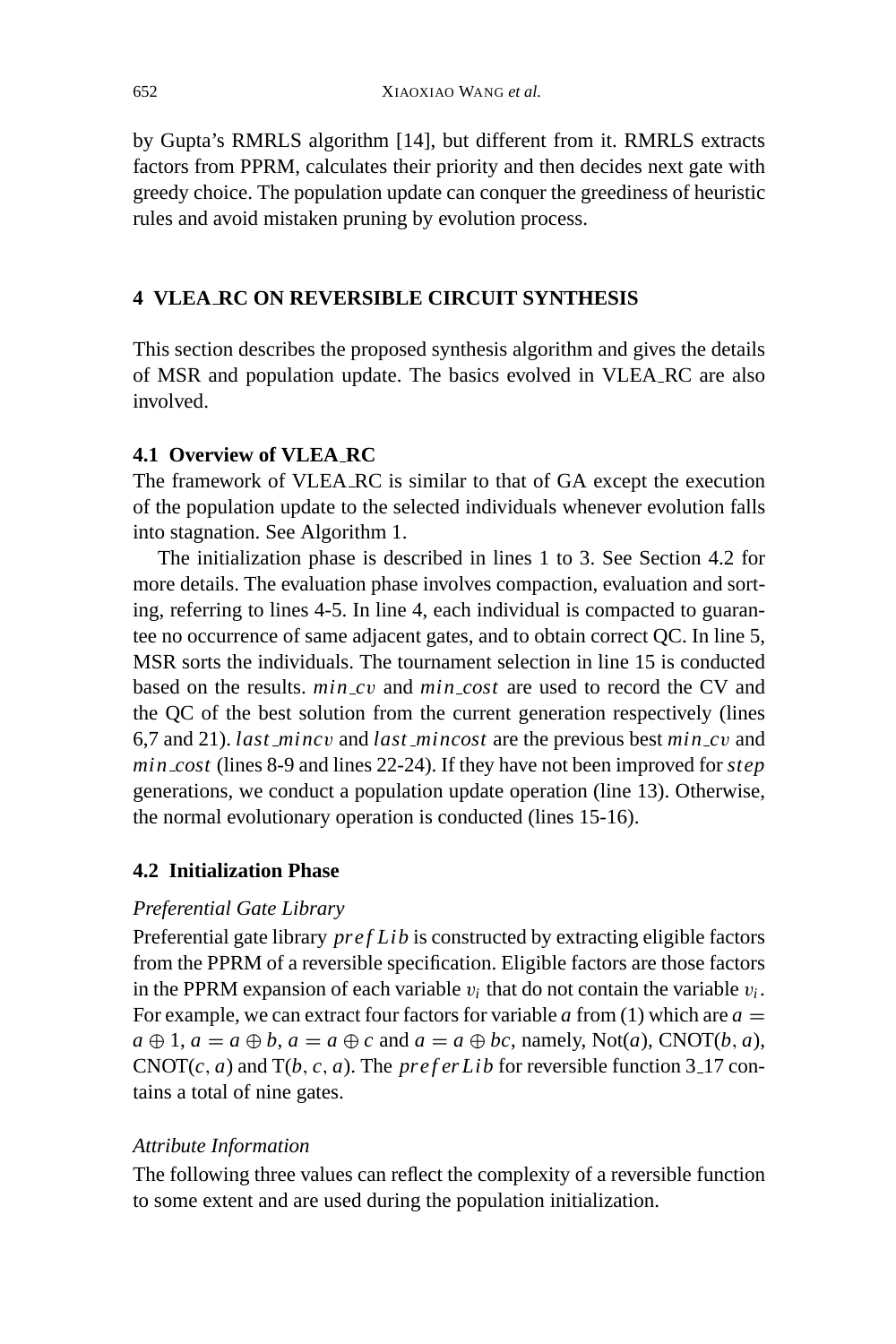| Algorithm 1 VLEA_RC for reversible circuit synthesis                                 |
|--------------------------------------------------------------------------------------|
| <b>Require:</b>                                                                      |
| PPRM expansion of function $f(x_1, x_2, x_n)$ ;                                      |
| Population size $p_n$ , crossover probability $p_c$ , mutation probability $p_m$ ;   |
| Population update interval step;                                                     |
| <b>Ensure:</b>                                                                       |
| The best individual (synthesized reversible circuit) $I_0$ ;                         |
| 1: construct initial preferLib                                                       |
| detect maxConNum, factorNum and diffTerm;                                            |
| 2. estimate the maximum length $maxLen$ and the initial length <i>initial Len</i>    |
| of individuals;                                                                      |
| 3: initialize population $P(t)$ ;                                                    |
| 4: compact and evaluate individuals of $P(t)$ ;                                      |
| 5: sort individuals using MSR;                                                       |
| 6: $min\_cv$ equals to the CV of the best individual;                                |
| 7: min_cost equals to the cost of the best individual;                               |
| 8: $last\_minor = min\_cv;$                                                          |
| 9. $last\_mincost = min\_cost$ ;                                                     |
| 10: $u = 0$ ;                                                                        |
| 11: while stop criterion is not met do                                               |
| if $u == step$ then<br>12:                                                           |
| update $P(t)$ to $P(t+1)$ using jumping growth;<br>13:                               |
| else<br>14:                                                                          |
| selection, crossover and mutation according to $p_c$ and $p_m$ ;<br>15:              |
| generate $P(t + 1)$ ;<br>16:                                                         |
| end if<br>17:                                                                        |
| compact and evaluate the individuals in $P(t + 1)$ ;<br>18:                          |
| sort individuals in $P(t + 1)$ using MSR;<br>19:                                     |
| elitism reservation;<br>20:                                                          |
| update min_cv and min_cost;<br>21:                                                   |
| $(last\_mincv > min\_cv)$<br>if<br>$last_mincv == min_cv$<br>and<br>22:<br><b>or</b> |
| <i>last_mincost &gt; min_cost</i> ) <b>then</b>                                      |
| $last\_mincv = min\_cv;$<br>23:                                                      |
| $last\_mincos = min\_cost;$<br>24:                                                   |
| else<br>25:                                                                          |
| $u = u + 1;$<br>26:                                                                  |
| end if<br>27:                                                                        |
| $t = t + 1;$<br>28:                                                                  |
| 29: end while                                                                        |

<u> Louis Communication de la proprie</u>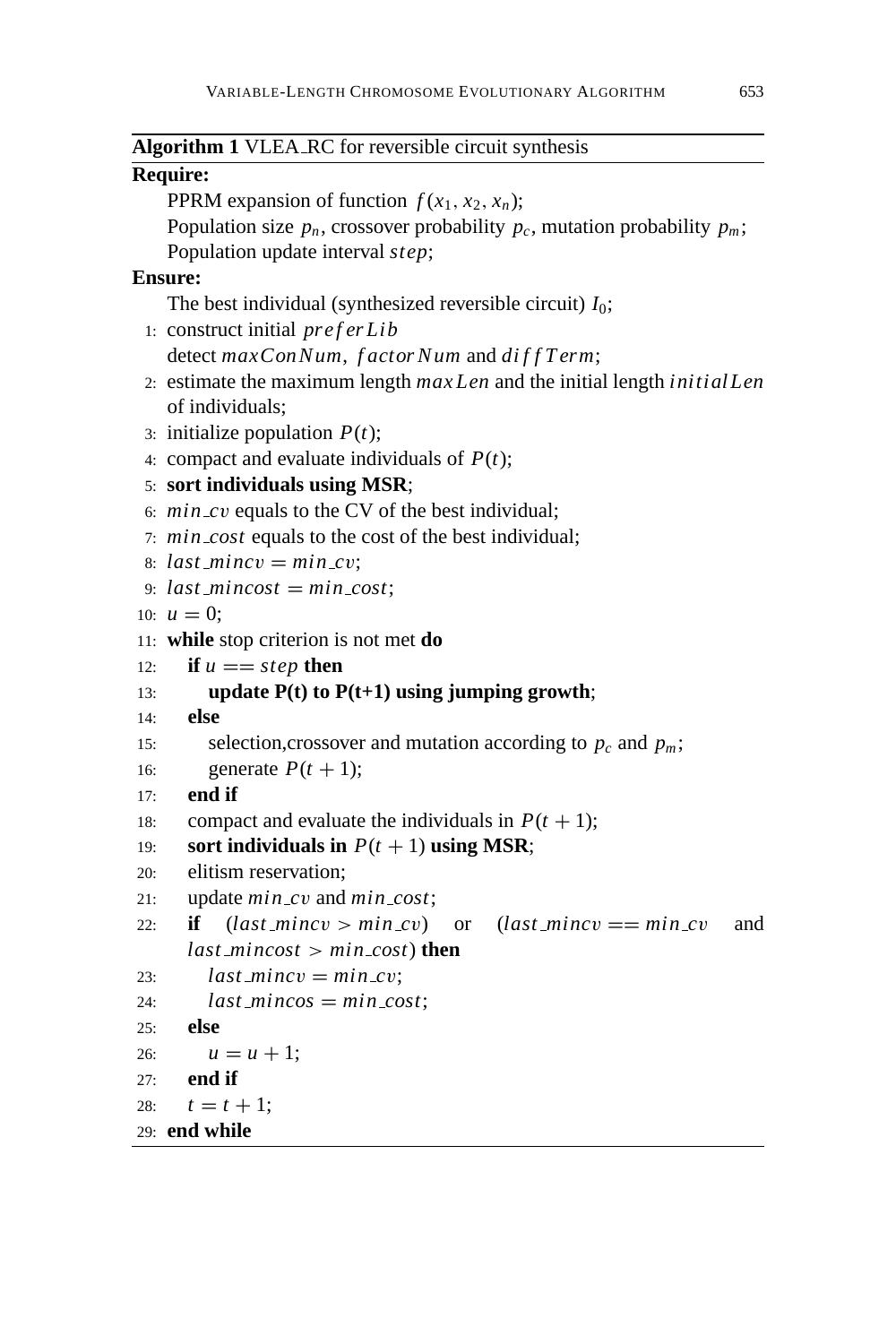*f actor Num* represents the number of eligible factors subtracted from the PPRM of a given function, namely, the size of *pref Lib*. We set *maxLen*, the maximum length of chromosomes, according to *f actor Num*. Then, the initial length of a chromosome, *initialLen*, can be calculated according to (6).

$$
initialLen = \begin{cases} maxLen/2 + rand(0, 5) & maxLen \le 30 \\ maxLen/3 + rand(0, 5) & 30 < maxLen \le 50 \\ 15 + rand(0, 5) & maxLen > 50 \end{cases}
$$
 (6)

*di f f T erm* is the number of different terms between the PPRM of a reversible function and the PPRM of the identity function of the same size.

*maxConNum* is the maximum number of control bits of the factors in *pref Lib* and can be used as the upper limit of the number of control bits of a randomly generated gates constituting an individual.

### *Encoding of Reversible Circuits*

An *n*-bit circuit consists of the GT gates from *pref Lib* or randomly generated. Any GT gate  $T(C, t)$  can be encoded as a two-tuple  $(C_{n-1}C_{n-2}...C_0, t)$ .  $C_{n-1}C_{n-2}...C_0$  is a bit string of length *n*. If  $C_i$  is set to 1, *i* will be a control bit of  $T(C, t)$ ; *t*, an integer between 0 and  $n - 1$ , denotes the position of the target bit. A 3-bit circuit including  $NOT(0)$ ,  $CNOT(2,1)$ and  $T(1,2,0)$  can be encoded as  $\{(000,0),(100,1),(110,0)\}.$ 

The more the number of control bits of a gate, the lower the generating probability of the gate.

#### **4.3 Modified Stochastic Ranking**

See Algorithm 2. If two adjacent individuals  $I_j$  and  $I_{j+1}$  have a dominate relationship in light of their objective values and CVs, the dominating one will rank first (lines 4 and 5). If two individuals are non-dominated each other (lines 6 and 12), we compute a ratio of the difference between the two CVs to the difference between the QCs. If the result is less than a predefined value  $\rho$  (line 7), it means that an improvement by one unit in CV is worth an increase of QC by at most  $\rho$  unit and the individual with lower CV should rank first (line 8); otherwise, the individual with lower CV and overlarge cost will rank first with small probability (lines 9-10 and lines 14-15). The parsimony pressure can be controlled by  $\rho$ . The larger the  $\rho$  is, the lower the parsimony pressure becomes.

#### **4.4 Population Update using Jump Growth**

Whenever the best solution has not been improved for *step* generations, we conduct a population update. If the individual  $I_i$  selected by a tournament is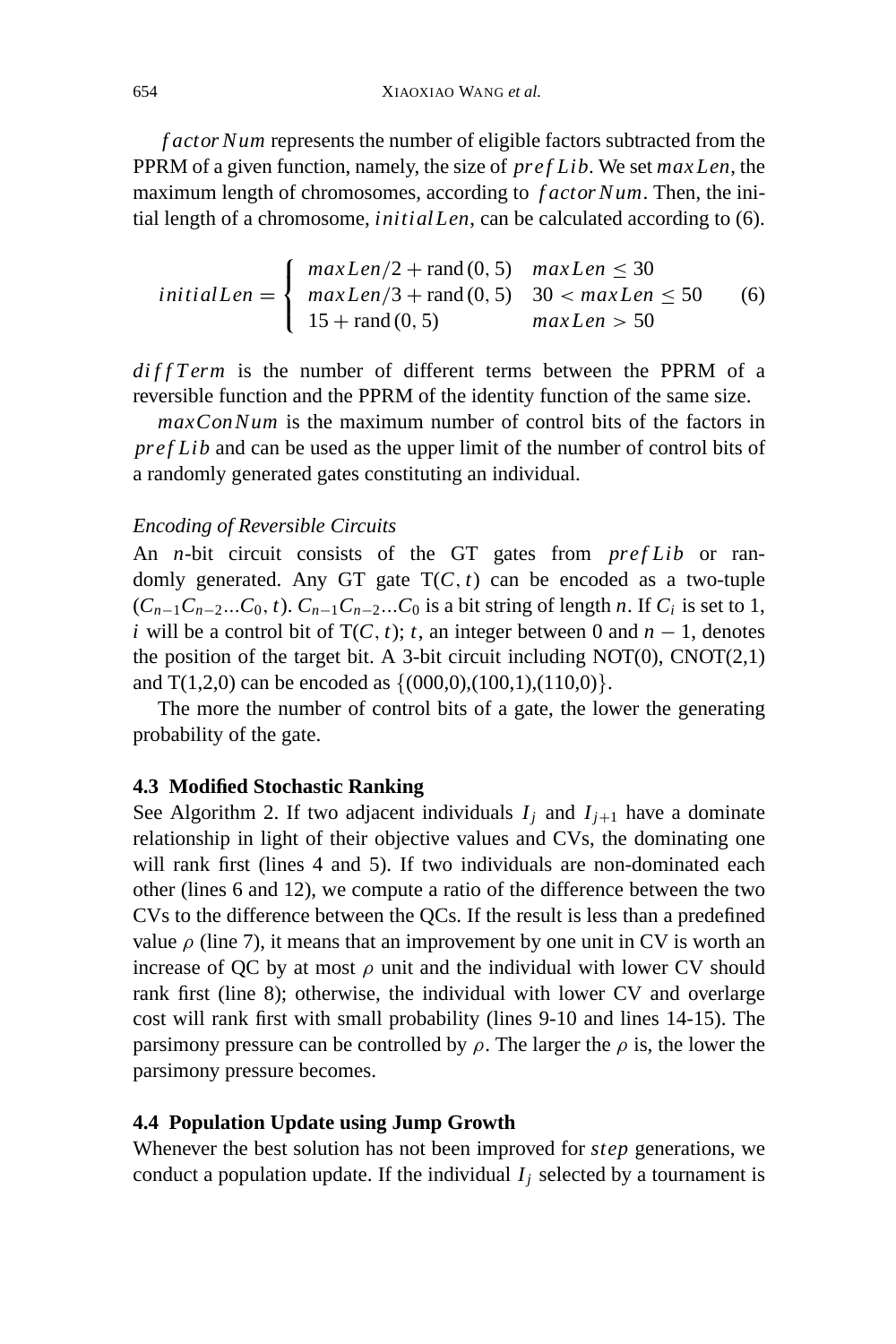| <b>Algorithm 2 Modified Stochastic Ranking</b> |  |  |  |
|------------------------------------------------|--|--|--|
|------------------------------------------------|--|--|--|

### **Require:**

 $P(t)$ ,  $p_f$ ,  $\rho$ ; **Ensure:** Ranked population  $P(t)$ ;  $I_i$  is the *j*th individual; 1: **for**  $i := 1$  to *n* **do** 2: **for**  $i := 1$  to *n* **do** 3: sample  $u \in U(0, 1)$ 4: **if**  $cv(I_i) \geq cv(I_{i+1})$  and  $qc(I_i) \geq qc(I_{i+1})$  then 5: swap $(I_i, I_{i+1})$ ; 6: **else if**  $cv(I_i) > cv(I_{i+1})$  and  $qc(I_i) < qc(I_{i+1})$  then 7: **if**  $(qc(I_{i+1}) - qc(I_i))/(cv(I_i) - cv(I_{i+1})) < \rho$ ) then 8: swap( $I_i$ ,  $I_{i+1}$ ); 9: **else if**  $u < p_f$  **then** 10: swap $(I_i, I_{i+1});$ 11: **end if** 12: **else if**  $cv(I_i) < cv(I_{i+1})$  and  $qc(I_i) > qc(I_{i+1})$  then 13: **if**  $(qc(I_{i+1}) - qc(I_i))/(cv(I_i) - cv(I_{i+1})) > \rho$ ) **then** 14: **if**  $u > p_f$  **then** 15: swap( $I_i$ ,  $I_{i+1}$ ); 16: **end if** 17: **end if** 18: **end if** 19: **end for** 20: **if** no swap done **then** 21: break; 22: **end if** 23: **end for**

infeasible and its real length, *realLen*, is less than *maxLen*, we update *Ij* by a jump growth (JG) operation; otherwise  $I_i$  goes into the next generation directly. This is repeated until the updated population is full. See Algorithm 3 for the details of jump growth.

The extending length of an individual, *addLen*, is determined by *unit* and *di f f Len* (lines 4-8). *unit* is the default extending length. *di f f Len* is the difference between *maxLen* and *realLen* of an individual. The gates appended to the tail of  $I_j$  can be selected from  $prefLib^{I_j}$  (lines 11-13) or generated randomly (lines 15-17).  $prefLib<sup>I<sub>j</sub></sup>$  is generated by subtracting the preferential gates from the *reduced P P RM* of *Ij* .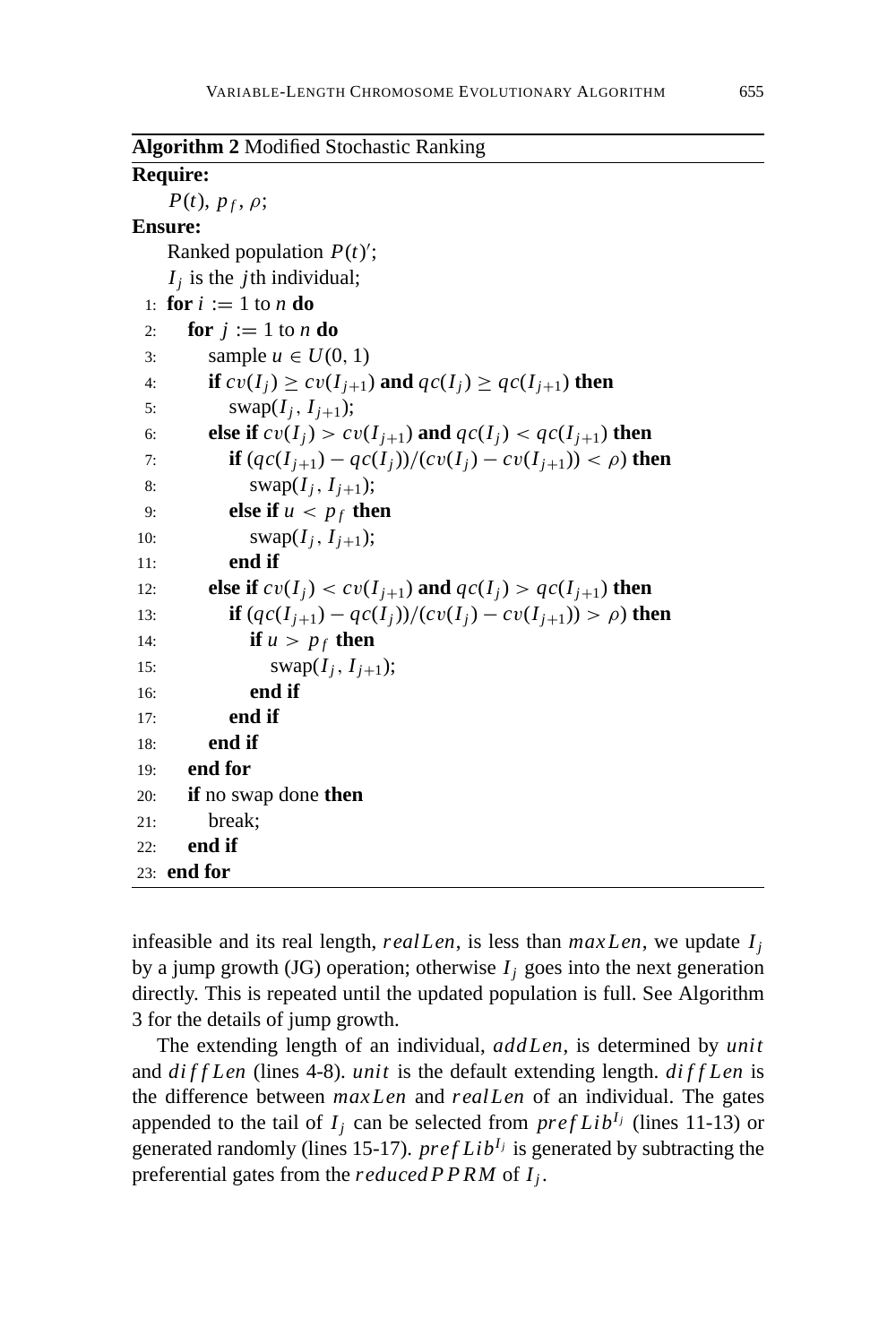| Algorithm 3 chromosome jump growth |  |  |  |
|------------------------------------|--|--|--|
|------------------------------------|--|--|--|

# **Require:**

A selected individual  $I_j$  from  $P(t)$ ;

The default extending length *unit*;

# **Ensure:**

An extended individual  $I'_j$  based on  $I_j$ ;

- 1: update the preferential gate library of  $I_i$ , pref Lib<sup> $I_j$ </sup>;
- 2: compute the real length of  $I_i$ , real Len;
- 3: *di f f Len* = *maxLen* − *realLen*;
- 4: **if** *di f f Len* > *unit* **then**

```
5: addLen = unit;
```
6: **else**

```
7: addLen = diffLen;
```
8: **end if**

```
9: generate I'_j by duplicating I_j
```

```
10: if rand()%5 = 1 then
```

```
11: for i := realLen to realLen + addLen do
```

```
12: append a random gate from prefLib^{I_j} to I'_j;
```

```
13: end for
```

```
14: else
```

```
15: for i := realLen to realLen + addLen do
```

```
16: append a randomly generated gate to I'_j;
```

```
17: end for
```

```
18: end if
```

```
19: compact and evaluate I'_j;
```
# **4.5 Recombination**

If two parents have no common substrings, the standard one-point crossover or two-point crossover with truncation is applied otherwise SVLC [26] is applied. The children are subjected to one of several mutations. The first type of mutation is called gate mutation inside of a gene, such as tuning control bits or target bit; the second type of mutation is applied at the chromosome level, including adding a gate, deleting a gate, exchanging two gates, and replacing a gate with a random gate. One can reference [21] for more details.

# **5 EXPERIMENTAL STUDIES**

In order to verify the effectiveness of VLEA RC, to explore the contributions of MSR and JG, and to analyze the parameter settings, benchmarks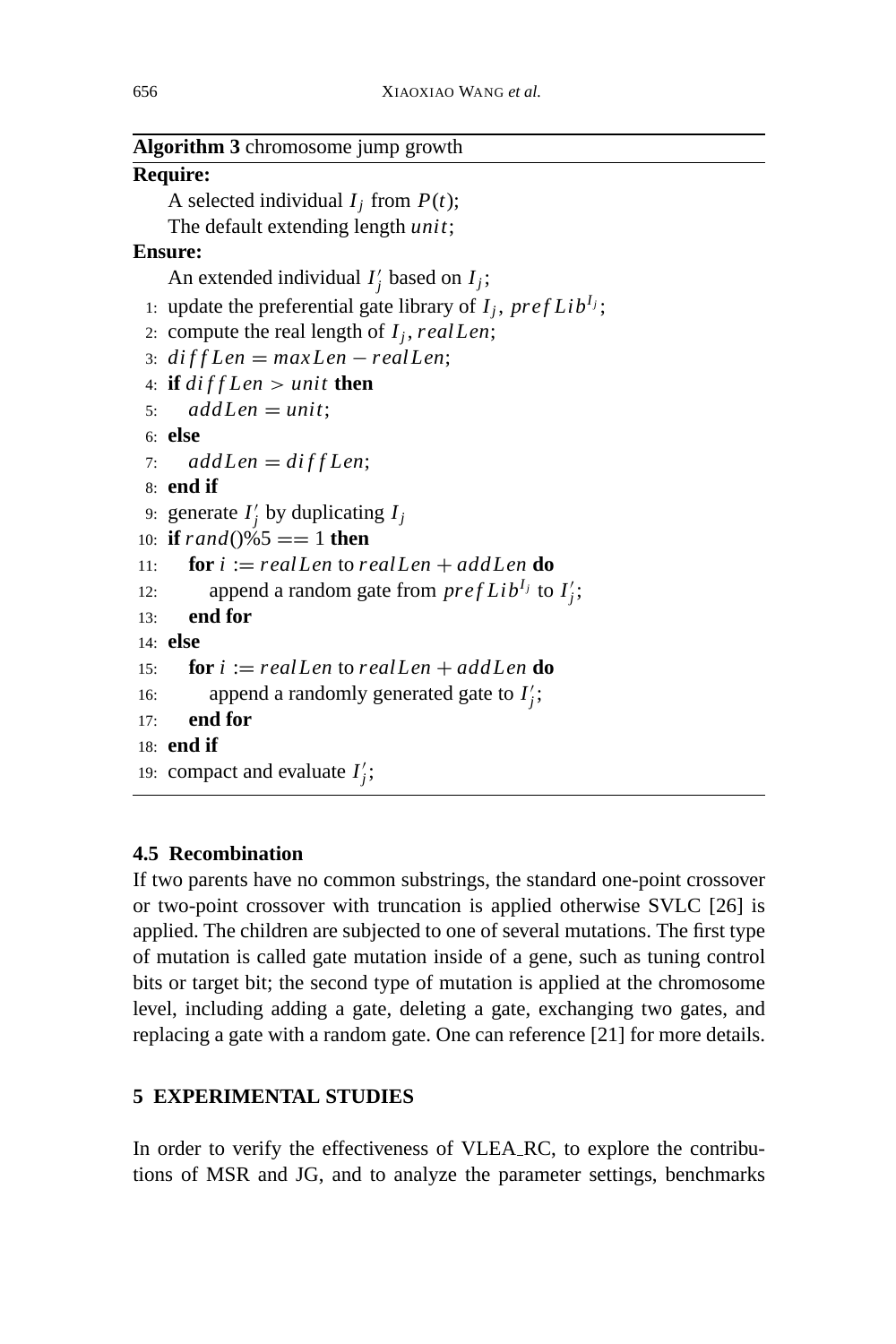| popSize       |               | $TCHp_c$ $TCHp_m$ $TCHp_f$ |               | maxLen       | <b>TCH</b> o       | step unit |     |
|---------------|---------------|----------------------------|---------------|--------------|--------------------|-----------|-----|
| 100, 300, 500 | $0.6^{\circ}$ | $0.2^{\circ}$              | $0.2^{\circ}$ | $factorNum+$ | related to         | 100       | -10 |
|               |               |                            |               | 20.50        | $maxConNum$ 100 10 |           |     |

Considered parameter values for VLEA RC.

with 3 to 30 variables are tested. The details and the original sources of these benchmarks are published at http://webhome.cs.uvic.ca/ dmaslov/ or http://www.revlib.org, or reported at the specified references.

All experiments are carried out on a PC with Intel Core 2 Quad CPU and 2 GB memory. Table 1 lists the parameters of VLEA RC. *popSize*, the size of a population, is determined by the scale and the complexity of a benchmark. The maximum evolutionary generation  $maxGen$  and the value of  $\rho$  are given in different experiments.

# **5.1 Comparison of VLEA RC with a local optimization algorithm**

### *Task and Pre-Experimental Planning*

In [41], two local optimization methods are applied in sequence to reduce the costs of the circuits obtained from a deterministic algorithm. We test the randomly generated 4-bit functions from [41] in order to verity the effectiveness of VLEA RC on small scale problems, which carries out synthesis and optimization simultaneously.

#### *Experiments setup*

We set ρ to 9, *maxGen* to 1500 and *step* to 100. Thirty runs are conducted.

### *Results and visualization*

Table 2 lists the best results in terms of QC from both the algorithms, the average convergence time over 30 runs and an example of the best circuits from VLEA RC.  $g$  in  $(g, c)$  means the GC of a best solution and  $c$  the QC. VLEA RC obtains feasible solutions in all runs, smaller QCs on 12 functions and smaller GCs on 9 functions. *APP2.2*, *APP2.10* and *APP2.12* have higher complexity in terms of large *di f f T erm* but low *f actor Num*, so their average convergence time is relatively high. *App2.6* has the lowest complexity in terms of *diff T erm* and  $maxConNum$ , and we can obtain the solution in about 0.36 seconds.

The preliminary results show that VLEA RC can obtain superior solutions to the method [41] which solves the problem by two steps: synthesis and optimization.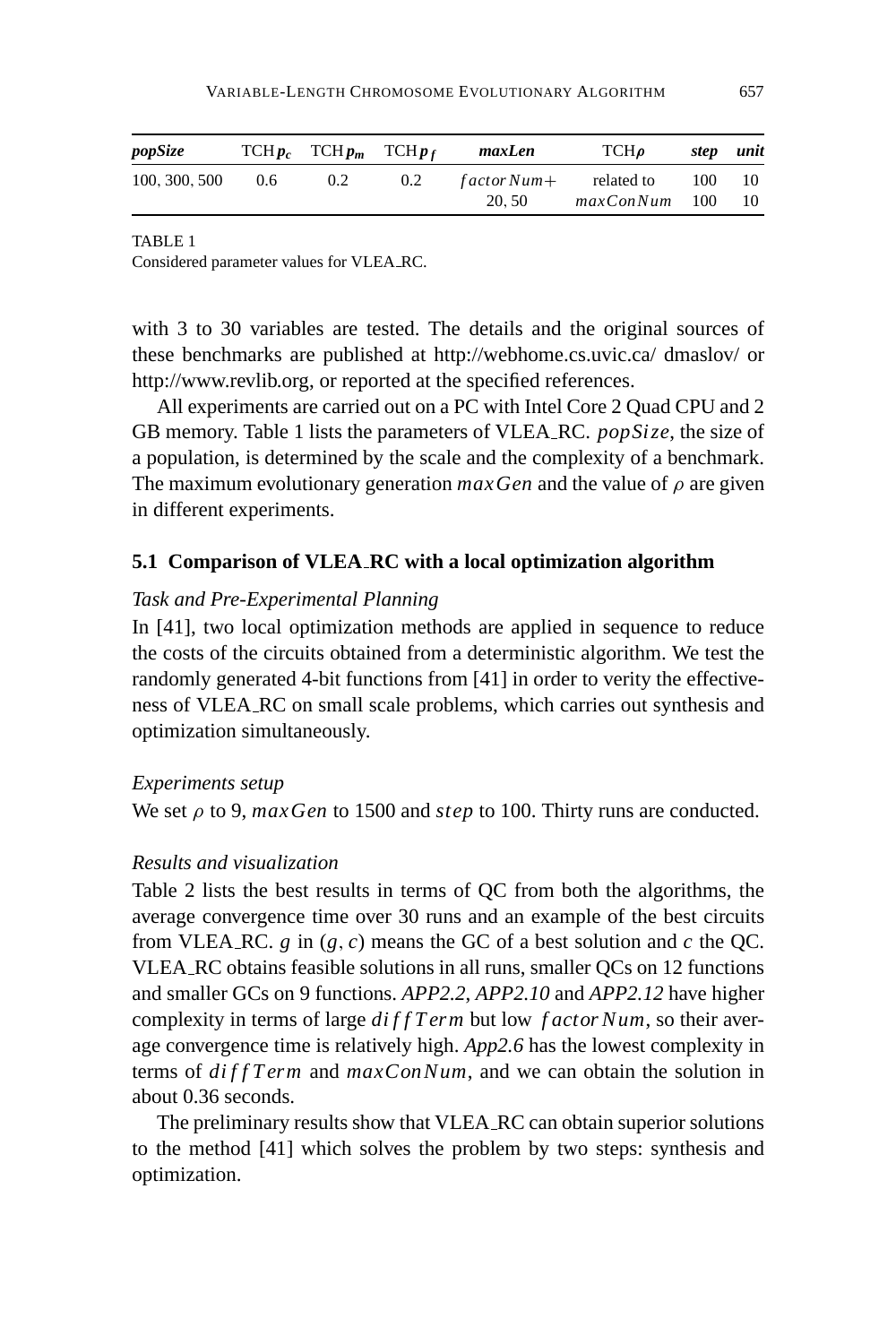| Func.   | [41] (g, c) | Our $(g, c)$ | Time [s] | <b>Example Circuit for QCmin</b>                 |
|---------|-------------|--------------|----------|--------------------------------------------------|
| App2.1  | (10, 30)    | (11, 31)     | 26.85    | C(1,3)C(0,1)T(3,0,2)C(2,3)C(1,2)N(2)             |
|         |             |              |          | T(3,1,0,2)T(3,2,1)C(0,3)C(0,2)N(3)               |
| App2.2  | (18, 102)   | (12, 40)     | 49.07    | $N(2)T(3,0,1)T(3,2,1,0)N(3)C(3,0)T(1,0,2)$       |
|         |             |              |          | $C(3,1)C(3,0)T(2,1,3)T(3,0,1)C(0,3)N(0)$         |
| App2.3  | (13, 43)    | (12, 32)     | 21.82    | $C(0,2)N(1)T(1,0,3)C(3,1)T(2,1,0)C(3,0)$         |
|         |             |              |          | $T(3,0,2)C(1,3)T(3,0,1)C(3,0)T(3,1,0)C(2,1)$     |
| App2.4  | (9, 36)     | (10, 34)     | 27.17    | $N(3)N(1)T(2,1,3)T(3,0,2)C(3,0)T4(3,2,0,1)$      |
|         |             |              |          | T(3,1,0)C(3,1)C(1,2)N(2)                         |
| App2.5  | (10, 50)    | (9, 29)      | 32.56    | $C(1,3)C(1,0)C(3,1)T(2,0,3)T(3,1,0)T(2,0,3)$     |
|         |             |              |          | C(1,2)T(3,0,2)T(3,2,1)                           |
| App2.6  | (6, 14)     | (4, 12)      | 0.36     | T(2,0,1)T(1,0,2)C(2,0)C(0,1)                     |
| App2.7  | (15, 59)    | (9, 29)      | 7.29     | $T(2,0,1)C(1,0)T(1,0,2)T(3,2,0)T(3,1,2)C(0,2)$   |
|         |             |              |          | NOT(1)T(1,0,3)N(2)                               |
| App2.8  | (15, 53)    | (11, 43)     | 28.82    | N(2)T(3,0,2)T(1,0,3)C(2,1)T(2,1,3)               |
|         |             |              |          | $T(3,2,1,0)T(1,0,2)C(2,1)T(3,0,2)N(1)N(0)$       |
| App2.9  | (11, 47)    | (13, 33)     | 30.78    | $C(2,0)T(3,1,2)C(1,3)N(0)C(0,1)C(1,2)T(2,1,3)$   |
|         |             |              |          | $C(2,1)C(0,1)T(3,2,0,1)C(3,2)C(0,3)N(0)$         |
| App2.10 | (13, 57)    | (10, 38)     | 50.62    | $T(1,0,3)C(0,3)C(2,1)T(3,1,2)T(2,1,3)C(0,2)$     |
|         |             |              |          | C(3,1)T(3,2,1,0)C(3,2)T(2,1,3)                   |
| App2.11 | (12, 80)    | (11, 31)     | 22.44    | $N(2)T(2,0,1)C(0,2)T(3,1,0)C(0,1)C(0,2)$         |
|         |             |              |          | T(2,0,3)T(3,1,0)C(2,3)T(2,0,3)N(2)               |
| App2.12 | (17, 53)    | (8, 32)      | 15.98    | $C(2,0)T(2,0,3)T(3,2,0,1)N(1)C(3,2)T(3,2,0)$     |
|         |             |              |          | C(1,2)T(2,0,3)                                   |
| App2.13 | (12, 52)    | (13, 45)     | 89.86    | $C(1,3)T(3,1,2)N(3)C(0,3)C(1,0)T(2,0,3)C(3,0)$   |
|         |             |              |          | $T(3,1,2)C(2,0)T(2,1,0)C(0,1)T(3,0,1)T(2,1,0,3)$ |

Comparison between the best results from VLEA RC and those from [41].

### **5.2 Comparison of VLEA RC with a QC-minimization algorithm**

#### *Pre-Experimental Planning and Task*

Golubitsky *et al.* [10] found the GC-minimization circuits for any 4-bit reversible functions. For a given function  $f$ , the algorithm conducts a breadth-first-search to find if there exist reversible circuits *h* and *g* of length *k* and at most *k*, respectively, such that  $f = h \circ g$ . *k* starts at 1 and is increasing until the condition is satisfied.

Based on [10], Szyprowski *et al.* [13] found the QC-minimum circuits under several different GCs. The above two algorithms are space-consuming because they must maintain a circuit library which contains all of the circuits with length from 1 to *k*. By far, they can not be generalized to functions with more than 4 variables.

In order to test the solution quality of VLEA RC on small scale problems, we compare the best results from VLEA RC through 30 runs with that from [13]. The parameter settings are same as the previous experiment.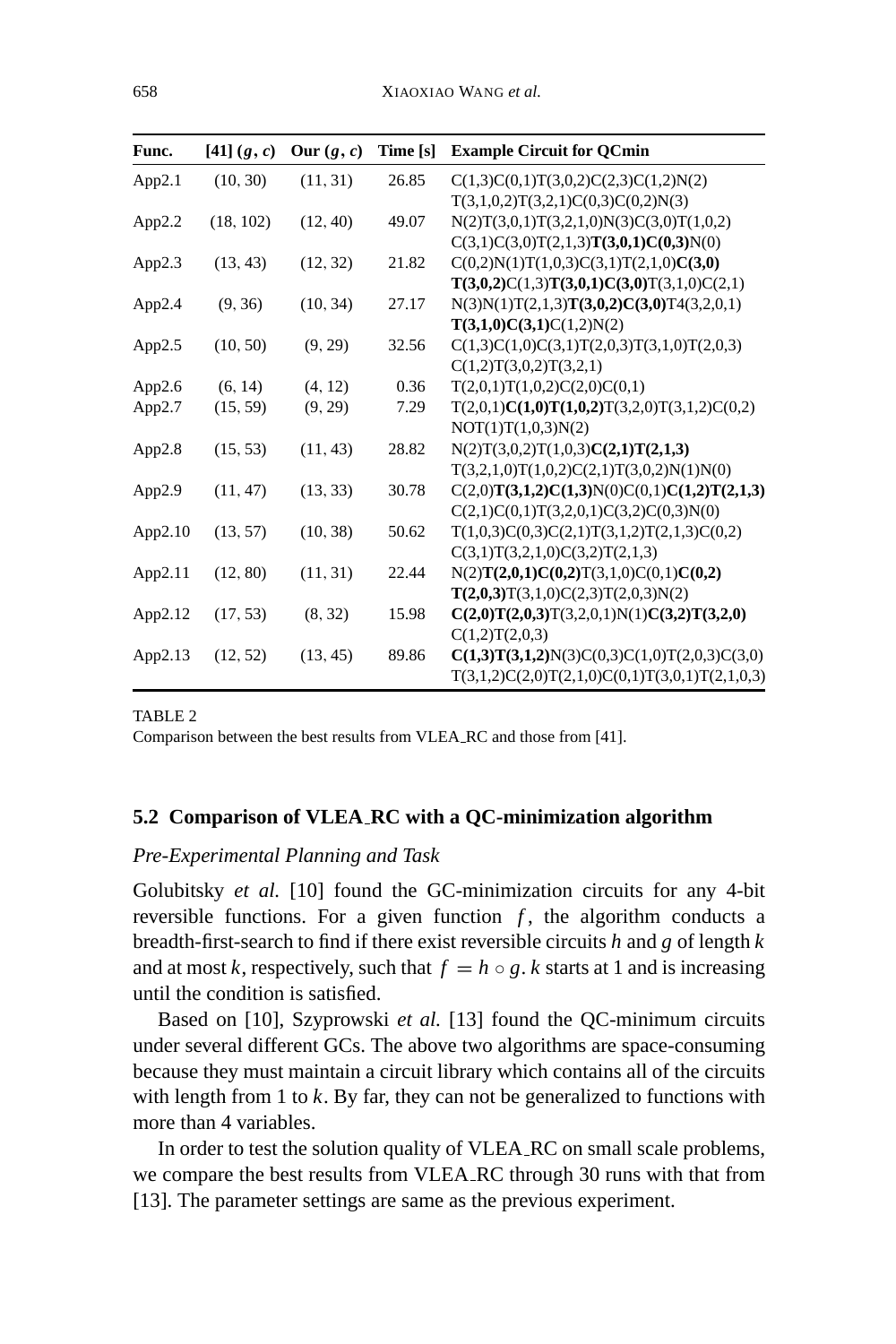| Func.          | [13] (g, c, c')               | Our $(g, c, c')$ |       | Times [s] Example Circuit for QCmin          |
|----------------|-------------------------------|------------------|-------|----------------------------------------------|
| G1             | $(4, 12, 12)$ $(6, 14, 10)$   | (4, 12, 12)      | 4.86  | C(2,0)T(3,1,2)CNOT(2,0)T(3,2,1)              |
| G <sub>2</sub> | $(6, 14, 14)$ $(8, 16, 12)$   | (6, 14, 14)      | 3.94  | C(0,2)CNOT(1,2)T(3,2,1)T(3,1,0)C(0,2)        |
|                |                               |                  |       | C(1,2)                                       |
| G <sub>3</sub> | $(7, 15, 15)$ $(8, 16, 12)$   | (7, 15, 15)      | 4.94  | $C(1,2)T(3,2,1)C(1,2)C(1,0)C(3,1)T(3,0,1)$   |
|                |                               |                  |       | C(1,0)                                       |
| G <sub>4</sub> | $(9, 21, 17)$ $(10, 22, 16)$  | (9, 21, 19)      | 12.07 | $C(0,1)C(3,0)T(3,1,0)C(0,1)C(2,0)T(3,0,2)$   |
|                |                               |                  |       | T(2,0,3)C(2,0)C(3,0)                         |
| G <sub>5</sub> | $(8, 24, 20)$ $(10, 26, 18)$  | (7, 23, 23)      | 13.52 | NOT(1)T(3,1,2)T(3,2,1)C(0,1)T(3,1,0)         |
|                |                               |                  |       | T(2,0,3) C(2,3)                              |
| G <sub>6</sub> | $(9, 25, 19)$ $(10, 26, 18)$  | (9, 25, 23)      | 11.90 | $N(0)C(3,1)T(3,1,2)C(0,1)T(3,1,0)C(0,1)$     |
|                |                               |                  |       | T(2,0,3)T(3,2,0)N(0)                         |
| G7             | $(7, 23, 21)$ $(9, 26, 19)$   | (7, 23, 23)      | 29.36 | C(0,1)                                       |
|                |                               |                  |       | T(3,1,0)C(3,0)CNOT(0,1)T(3,0,2)              |
|                |                               |                  |       | T(3,2,0)T(2,0,3)                             |
| G8             | $(9, 33, 31)$ $(11, 27, 21)$  | (11, 27, 25)     | 32.49 | $T(3,1,2)C(0,1)T(3,1,0)C(0,1)C(3,2)C(2,3)$   |
|                |                               |                  |       | C(1,3)T(2,0,1)C(1,3)T(3,1,0)C(2,1)           |
| G9             | $(9, 25, 21)$ $(11, 27, 21)$  | (9, 25, 23)      | 23.44 | $C(0,1)T(3,1,0)C(1,2)C(3,0)T(3,0,2)C(0,1)$   |
|                |                               |                  |       | T(3,2,0)N(0) T(2,0,3)                        |
| G10            | $(9, 29, 27)$ $(12, 32, 21)$  | (12, 28, 28)     | 37.50 | $C(3,0)C(0,1)T(3,1,0)T(2,0,3)T(3,0,2)C(2,0)$ |
|                |                               |                  |       | $C(0,1)C(3,1)T(2,1,0)C(3,2)C(1,3)C(2,1)$     |
| G11            | $(10, 34, 30)$ $(11, 27, 25)$ | (11, 27, 25)     | 57.18 | $C(2,1)T(3,1,2)C(3,1)C(2,3)C(1,0)T(3,0,2)$   |
|                |                               |                  |       | T(2,1,0)T(3,0,1)C(1,0)C(3,2)C(2,0)           |
| G12            | $(12, 36, 28)$ $(12, 36, 28)$ | (15, 35, 33)     | 49.16 | $T(3,0,2)C(2,3)C(1,0)T(3,1,2)C(2,3)C(2,1)$   |
|                |                               |                  |       | $C(0,3)T(1,0,2)T(3,2,0)C(0,3)C(0,2)T(3,1,0)$ |
|                |                               |                  |       | C(1,3) C(0,2) C(2,3)                         |

Comparison between the best results from VLEA RC and those from [13].

### *Results and visualization*

Our algorithm is based on GT library, while the approach from [13] is based on CNTP. It treats every " $T(a, b, c) T(a, b)$ " pair (or its inverse) or " $T(a, b, c)$ T(*b*, *a*) " pair (or its inverse) in a circuit as a Peres gate and assigns the cost of 4 to it as opposed to 6, and thus obtains a smaller QC of a circuit. In Table 3,  $g$  in triple  $(g, c, c')$  means GC,  $c$  means QC without considering Peres gate, *c'* means QC considering Peres gate. That is to say, our algorithm is aimed at minimizing *c*, while [13] is aimed at minimizing *c'*. Although [13] gives the minimum *c'* under a few different lengths, Table 3 only lists the best two solutions in terms of *c* and *c'* respectively due to space limitation and for comparison.

Among the twelve functions, VLEA RC finds the circuits with smaller *c* on functions *GT5*, *GT10* and *GT12* and the circuits with the same *c* compared with those found in [13] on 9 functions on 9 functions. The feasible ratio over thirty runs is 1 for each function. It shows that VLEA RC is competitive in QC minimization on 4-bit reversible functions.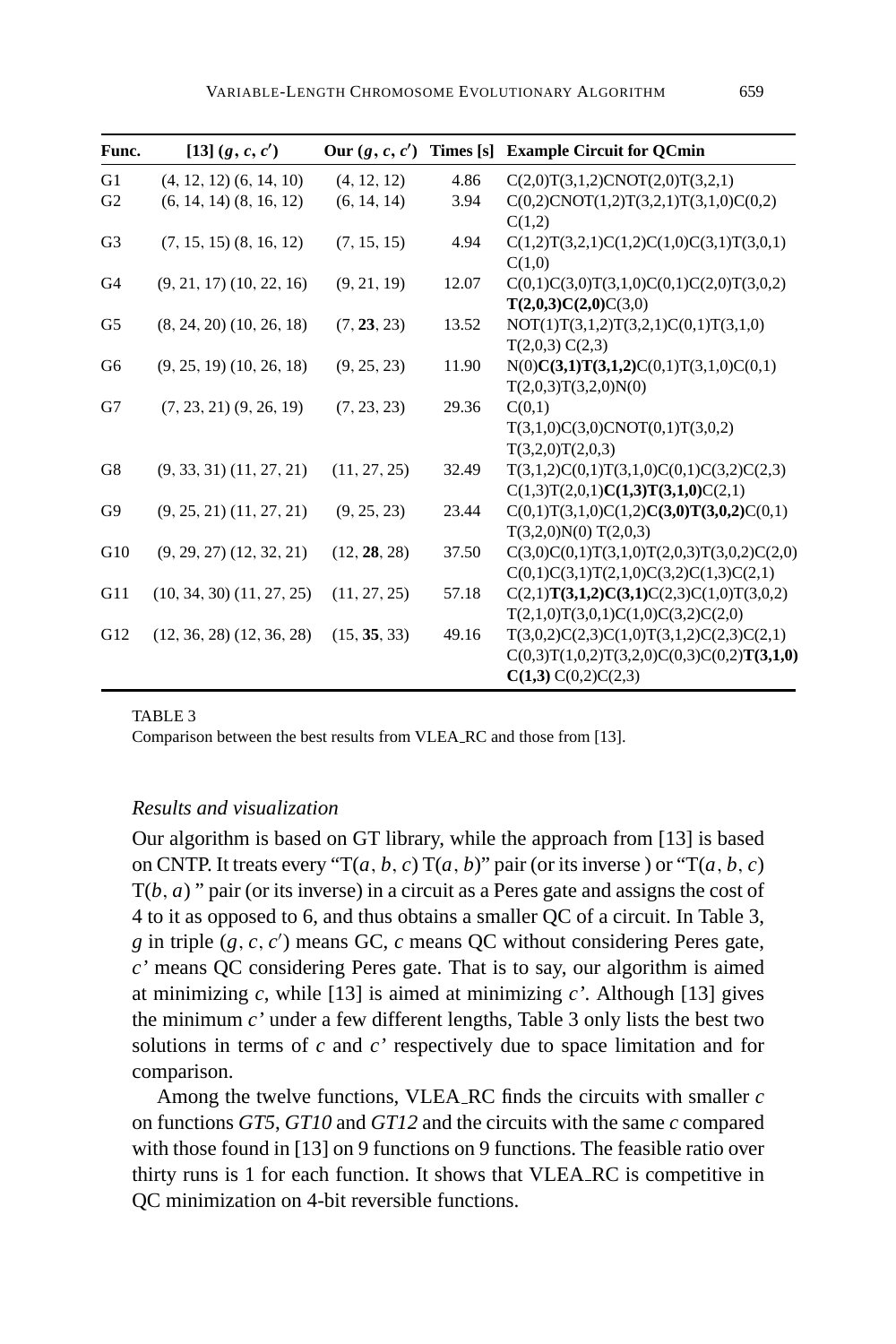| Func.                        | size | <i>factorNum</i> | diffTerm | maxconNum      |
|------------------------------|------|------------------|----------|----------------|
| $3-17$                       | 3    | 9                | 13       | 2              |
| hwb4                         | 4    | 12               | 32       | $\overline{2}$ |
| hwb5                         | 5    | 35               | 90       | 3              |
| hwb6                         | 6    | 102              | 192      | 4              |
| 5one013                      | 5    | 29               | 68       | 4              |
| 5one245                      | 5    | 51               | 112      | 4              |
| majority5                    | 5    | 27               | 54       | 4              |
| mod5adder                    | 6    | 48               | 76       | 5              |
| mod15adder                   | 8    | 15               | 15       | 4              |
| mod32adder                   | 10   | 31               | 31       | 5              |
| mod64adder                   | 12   | 63               | 63       | 6              |
| ham7                         | 7    | 22               | 33       | 3              |
| shift10_fixed                | 12   | 50               | 80       | 3              |
| shift15_fixed                | 17   | 75               | 120      | 3              |
| shift28_fixed                | 30   | 140              | 224      | 3              |
| nth_prime4_inc               | 4    | 16               | 26       | 3              |
| nth_prime5_inc               | 5    | 37               | 65       | 4              |
| nth_prime6_inc               | 6    | 82               | 150      | 5              |
| Plus63mod4096_79             | 12   | 441              | 441      | 11             |
| Plus63mod8192 <sub>-80</sub> | 13   | 504              | 504      | 12             |
| Plus127mod8192_78            | 13   | 889              | 889      | 12             |

Considered benchmark functions and the attribute values.

# **5.3 Comparison of the best results from VLEA RC and the best known as of late 2013**

In this experiment, the benchmark functions with 3 to 30 variables are tested to verify the performance of VLEA RC. The best known results in terms of GC minimization and QC minimization are published at http://www.revlib.org, which are coming from different reversible circuit synthesis algorithms, such as  $[2]$ ,  $[3, 7, 8]$  and  $[14]$ .

# *Pre-Experimental Planning*

The names and the key attribute values of the benchmarks are given in Table 4. *size* is the number of variables in a reversible benchmark and represents the scale of the problem. *factorNum*, *diffTerm* and *maxConNum* are introduced in section 4.

# *Task*

Before we go into analysis of VLEA RC, we want to verify the effectiveness of VLEA RC on benchmarks more than 4 bits.

# *Results and Visualization*

We can see the results in Table 5. VLEA RC reaches the best known solution on *3 17*, improves QC on the eight benchmarks with only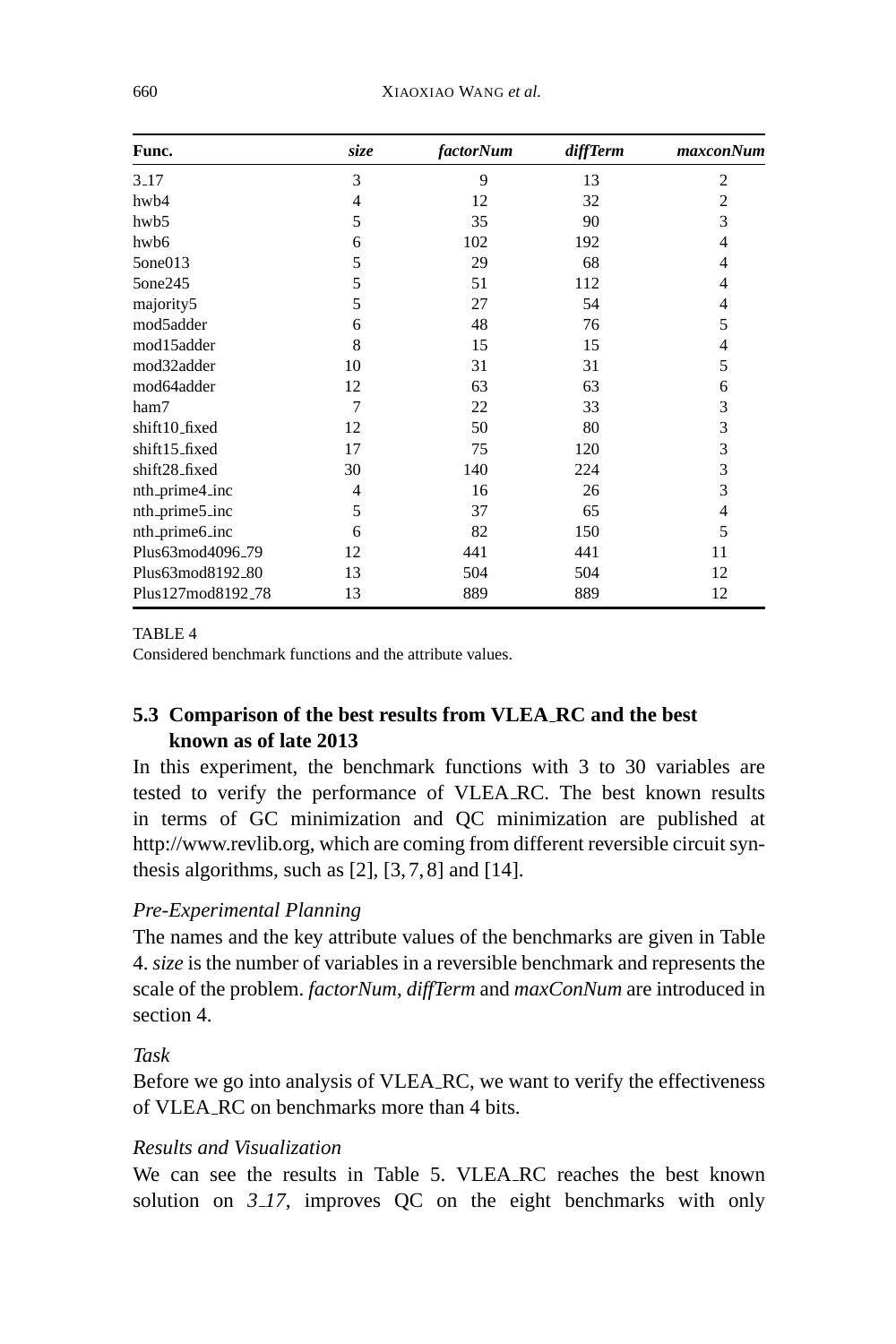| Func.                         |     | Best GC <sub>min</sub> |                       |                | <b>Best QC</b> $min$ |                          |     | <b>VLEA_RC</b> |                        |
|-------------------------------|-----|------------------------|-----------------------|----------------|----------------------|--------------------------|-----|----------------|------------------------|
|                               | g   | c                      | $\mathbf{c}^{\prime}$ | g              | c                    | $\mathbf{c}^{\ast}$      | g   | c              | $\mathbf{c}^{\bullet}$ |
| $3-17$                        | 6   | 14                     | 12                    | 6              | 14                   | 12                       | 6   | 14             | 12                     |
| hwb4                          | 11  | 23                     | 21                    | 13             | 25                   | 19                       | 11  | 23             | 21                     |
| hwb5                          | 24  | 104                    | 104                   | 38             | 90                   | 80                       | 33  | 77             | 73                     |
| hwb6                          | 42  | 140                    | 140                   | 47             | 107                  | 107                      | 42  | 102            | 100                    |
| 5one013                       | 19  | 95                     | 95                    |                |                      |                          | 19  | 59             | 57                     |
| 5one245                       | 20  | 104                    | 104                   |                |                      |                          | 17  | 61             | 61                     |
| majority5                     | 16  | 104                    | 104                   |                |                      |                          | 16  | 68             | 64                     |
| mod5adder                     | 15  | 83                     | 83                    | 17             | 77                   | 77                       | 18  | 70             | 68                     |
| mod15adder                    | 10  | 71                     | 71                    | 10             | 71                   | 71                       | 13  | 57             | 53                     |
| mod32adder                    | 15  | 154                    | 154                   |                |                      |                          | 21  | 129            | 123                    |
| mod64adder                    | 26  | 333                    | 333                   |                |                      |                          | 35  | 203            | 197                    |
| ham7                          | 21  | 65                     | 65                    | 25             | 49                   | 49                       | 21  | 49             | 49                     |
| nth_prime4_inc                | 11  | 53                     | 53                    | 14             | 34                   | 26                       | 14  | 34             | 26                     |
| nth_prime5_inc                | 25  | 103                    | 103                   | 36             | 98                   | 80                       | 25  | 103            | 103                    |
| nth_prime6_inc                | 55  | 667                    | 667                   | 55             | 667                  | 667                      | 57  | 549            | 545                    |
| Shift10_fixed                 | 19  | 1198                   |                       | $\overline{a}$ |                      | $\overline{a}$           | 51  | 223            | 223                    |
| Shift15_fixed                 | 30  | 3500                   | ۰                     |                |                      | ۰                        | 93  | 481            | 481                    |
| Shift28_fixed                 | 56  | 14310                  |                       |                |                      | $\overline{\phantom{0}}$ | 183 | 1027           | 1027                   |
| Plus63mod4096 <sub>-79</sub>  | 429 | 32539                  | ۰                     | 429            | 32539                | $\overline{\phantom{0}}$ | 21  | 6785           | 6781                   |
| Plus63mod8192_80              | 492 | 45025                  | $\overline{a}$        | 492            | 45025                | $\overline{\phantom{0}}$ | 20  | 16580          | 16576                  |
| Plus127mod8192 <sub>-78</sub> | 910 | 73357                  |                       | 910            | 73357                |                          | 19  | 16455          | 16451                  |

Comparison between the best reported results as of late 2013 and the best results from VLEA RC.

GC-minimization solutions published and improves both QC and GC on *5one245*. Among the remaining twelve problems, VLEA RC obtains smaller *c* and *c'* on eight problems and dominates both the GC-minimization and QC-minimization best results on five problems. VLEA RC obtains the inferior solution to the best known one on *nth prime5 inc*.

VLEA RC performs effectively for most test problems except for *hwb* series and *nth prime\* inc* series. The two series have large *di f f T erm* and *maxConNum* compared with other benchmarks of the same size and have strong interactions between their variables. The latter may lead the factors subtracted from a PPRM lose efficacy.

Some of the examples of the obtained circuits are published in Table 6.

### **5.4 Comparison of VLEA RC with and without jump growth**

# *Pre-Experimental Planning*

For the sake of brevity, we use VLEA RC and VLEA RC-JG to represent VLEA RC with and without population update respectively. Both algorithms adopt MSR as equality constraint control mechanism.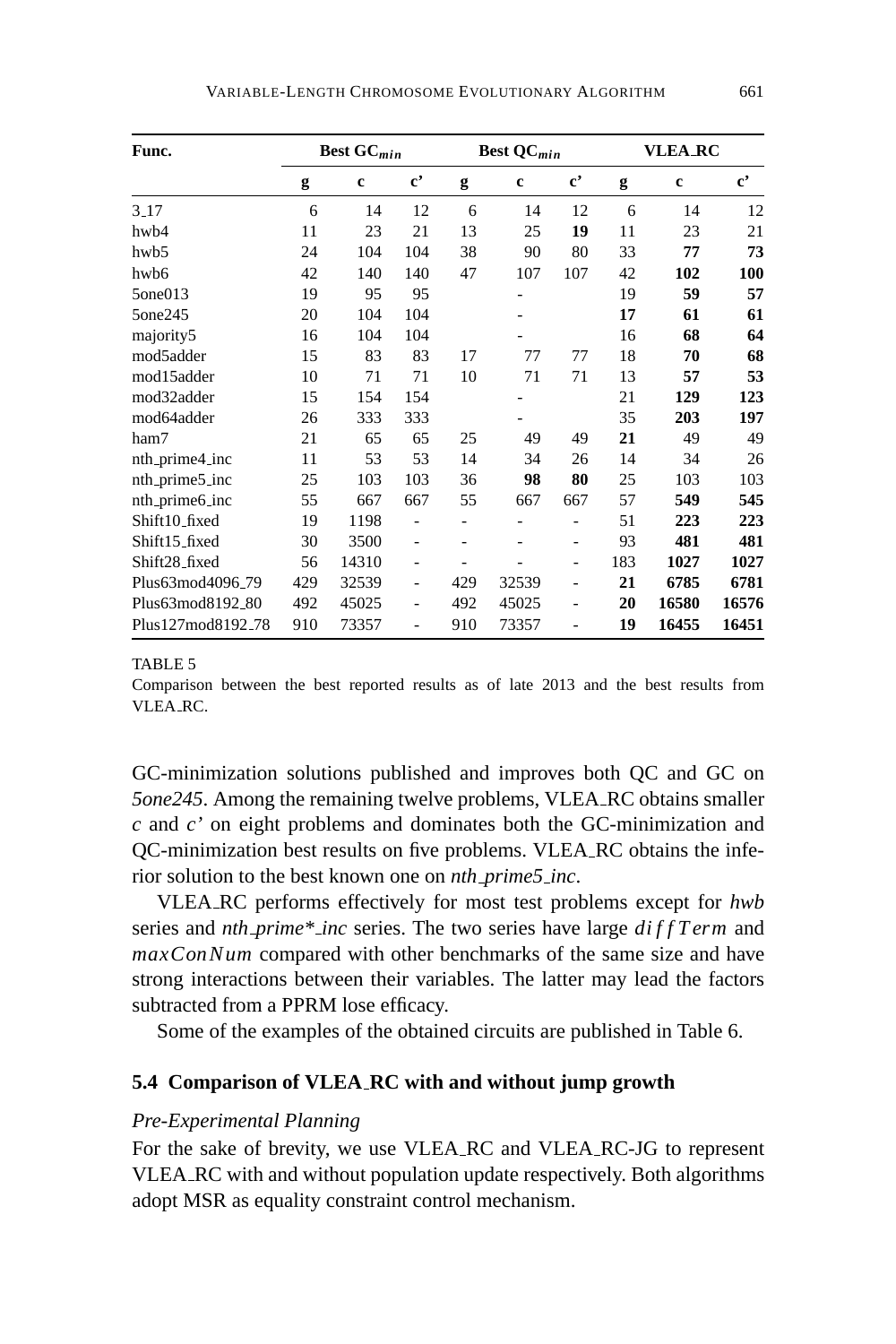# C(3,1)C(0,1)T(4,2,0)T(2,1,0)N(4)C(4,3)T(3,1,0)N(4)C(4,2)N(3)T(3,2,4)T(2, 1,3)C(1,2)C(4,2) T(2,0,1)C(4,3)T(3,1,0)C(3,1)T(2,0,3)C(4,2)T(3,1,4)T(2,0,3) C(1,2)C(4,1)T(4,1,0)C(3,0)C(2,0)  $C(3,4)C(0,3)C(3,0)C(4,2)C(4,0)C(3,2)$ *h*w*b*6  $C(0,2)N(0)C(2,4)C(1,5)C(4,0)C(3,4)C(5,4)C(1,3)T(5,3,1)T(2,1,0)C(0,2)T(2,0,1)N(3)C(4,1)$ T(2,1,0)C(1,0)N(5)T(5,3,1)C(2,5)N(3)T(3,1,5)T(5,1,3)T(2,0, 1)T(4,2,0)T(5,1,3)C(1,2)N(1) T(3,1,5)C(0,3)T(4,3,0)C(0,3)T(5,4,2)C(2,0)C( 2,5)C(2,4)T(3,1,5)N(0)C(0,2)C(1,2)T(5,1,3)  $C(5,1) C(3,1)$ 5*one*013 C(4,0)N(3)C(3,2)C(3,1)C(1,3)C(2,0)N(3)T(4,0,3)C(3,4)T4(3,2,1,4)T(4,0,1) C(4,3)C(0,4)N(0)  $T(3,0,4)T(2,1,3)C(2,1) T4(4,1,0,2)N(2)$ 5*one*245 C(2,1)C(3,2)N(1)C(1,2)C(0,3)C(2,0)C(4,0)C(3,4)T4(2,1,0,3)T5(3,2,1,0,4) C(1,4)T(1,0,2)C(4,1)  $C(1,0)C(1,3)N(1)C(0,2)$ *majority*5 T(4,3,0)T(4,3,1)C(4,3)T(2,0,3)C(3,0)T(3,0,1)T(3,2,0)T(3,1,2)T(2,0,3)C(4,2) T(3,2,4)C(4,3)  $C(4,1)T(4,0,1)T4(3,1,0,4) T(4,2,3)$ *mod*5*adder* T(3,0,1)N(2)N(1)C(1,0)T(5,1,0,2)T(3,2,0)T(3,1,0,2)T(4,2,1)T(1,0,2)T(4,2,0) T(1,0,2)C(1,0)  $T(5,2,0)N(2)N(1)T(5,0,1)$ *mod*15*adder* T(6,2,3)C(6,2)C(7,3)C(5,1)T(4,0,5)C(5,1)T4(5,2,1,3)T4(4,2,0,3)T(5,1,2)T(4, 0,5)T(4,0,2)  $C(4,0)C(5,1)$ *mod*32*adder* T(8,3,4)C(8,3)C(9,4)T(5,0,1)T4(7,3,2,4)T(7,2,3)C(7,2)T(5,0,6)T5(6,3,2,1,4) T5(5,3,2,0,4) T4(5,2,0,3)T4(6,2,1,3)T(6,1,2)T(5,0,2)T(5,0,6)C(6,1)C(5,0) *mod*64*adder*

T(10,4,5)T(6,0,7)C(10,4)T4(9,4,3,5)T(6,0,1)T(9,3,4)C(9,3)C(11,5)T5(8,4,3,2, 5)T4(8,3,2,4) T(8,2,3)C(8,2)T5(7,4,3,2,1,5)T6(6,4,3,2,0,5)T5(6,3,2,0,4)T5(7, 3,2,1,4)T4(7,2,1,3)T4(6,2,0,3)  $T(6,0,2)T(7,1,2)T(6,0,7)C(6,0)C(7,1)$ 

*plus*63*mod*4096 79 NOT(0)C(0,1)T(1,0,2)T4(2,1,0,3)T6(10,9,8,7,6,11)T5(9,8,7,6,10)T5(3,2,1,0, 4)T6(4,3,2,1,0,5) T8(6,5,4,3,2,1,0,11)T5(11,9,8,7,10)T8(6,5,4,3,2,1,0,11)T5( 11,9,8,7,10)T4(8,7,6,9) T9(7,6,5,4,3,2,1,0,8)T(7,6,8)T8(6,5,4,3,2,1,0,7)C(6,7) T10(8,7,6,5,4,3,2,1,0,9)N(6) T7(5,4,3,2,1,0,6)T12(10,9,8,7,6,5,4,3,2,1,0,11)

### TABLE 6

Some examples of the circuits obtained from VLEA RC.

### *Task*

We want to verify that VLEA RC can obtain a higher feasible ratio and a faster convergence speed than VLEA RC-JG does, and meanwhile it does not decrease the quality of solutions very much.

# *Experimental Setup*

For the parameters (*maxGen*, *popSize*,  $p_c$ ,  $p_m$ ,  $p_f$  and  $\rho$ ) common to both algorithms, we set the same values for all test benchmarks except  $\rho$ .  $\rho$  is

#### *h*w*b*5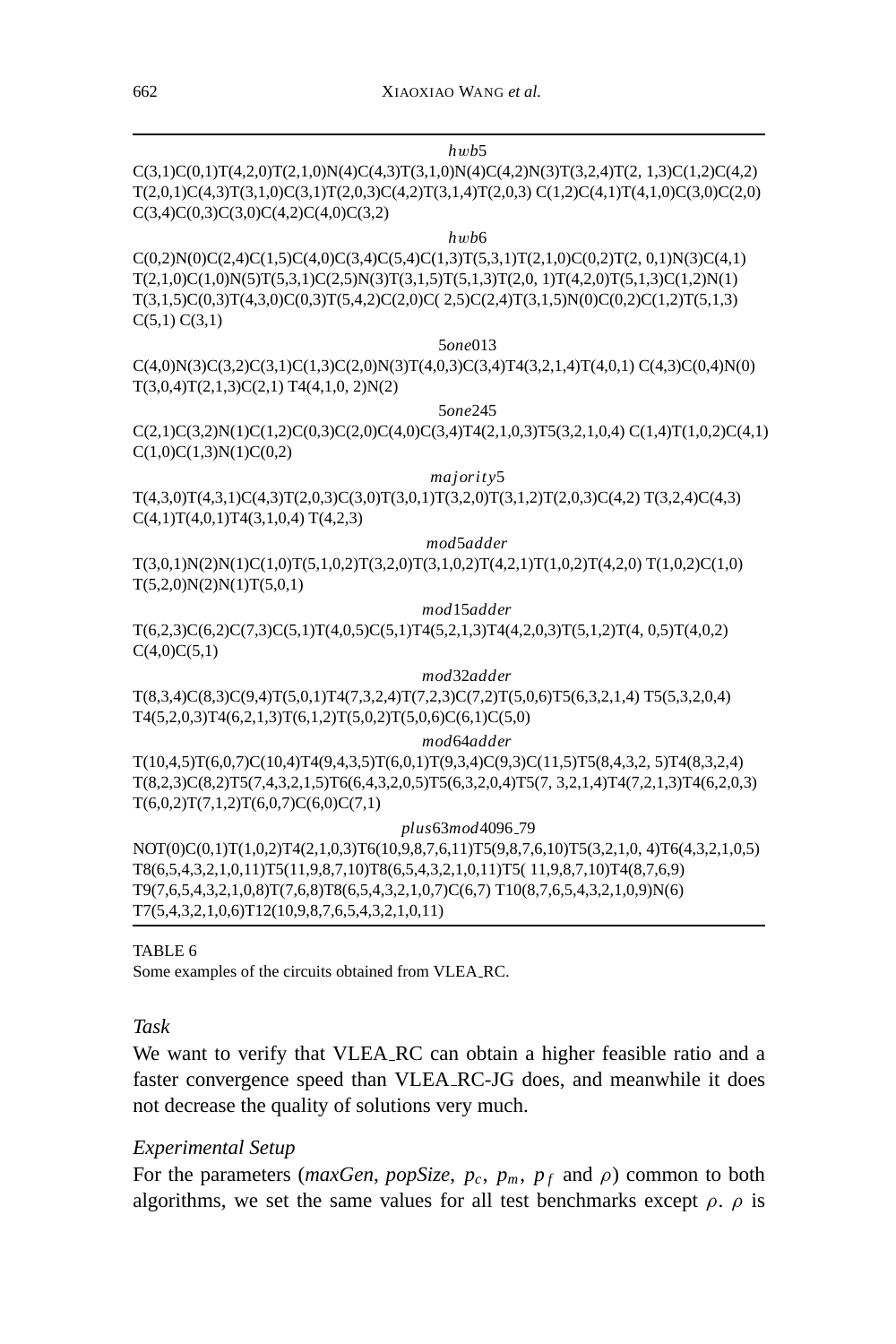set to an intermediate value between  $2^{maxConNum} - 3$  and  $2^{maxConNum+1} - 3$ . which provides a very small parsimony pressure to control chromosome bloat and accordingly help us focus on studying the effect of JG. We use *max-Gen* as the termination condition and give adequate evolutionary time for the slow convergence of VLEA RC-JG. *maxGen* is set to 20000 for all problems apart from *shift\* inc* and *plus\*modu\**; for which, *maxGen* is 40000 and 3000 respectively. Thirty repeats are performed. The results are compared according to five criteria (*Gm*, *Fr*, *best*, *mean*, and *st. dev.*). *Gm* is the mean generations for finding the best solutions in all runs. *Fr* is given as the ratio of the number of runs during which feasible solutions are obtained to the total number of runs. *best*, *mean* and *st. dev.* are computed based on the objective values of the feasible solutions found out of the 30 runs.

### *Results and Discussion*

The results are listed in Table 7. Only sixteen representative reversible benchmarks are considered.

VLEA RC-JG does not find feasible solutions in all runs on 12 problems (*hwb6*, *mod32adder*, *mod64adder*, *ham7*, *nth prime5 inc*, *nth prime6 inc*, *shift\* fixed* and *plus\*mod\**). Among which, VLEA RC finds feasible solutions in all runs on 5 problems (*mod32adder*, *mod64adder*, *plus\*mod\**), in more than half of the runs on 2 problems (*ham7* and *nth prime5 inc*) and in less than 10 runs on 3 problems (*nth prime6 inc*, *shift15 fixed* and *shift28 fixed*). For the remaining 4 problems, VLEA RC not only obtains feasible solutions in all runs, but also converged faster than VLEA RC-JG.

VLEA RC improves the convergence speed and obtains more feasible solutions on all test problems. It outperforms VLEA RC-JG on *mod5adder*, *mod15adder* in terms of *best* and *mean* and is only inferior to VLEA RC-JG on *5one245* in terms of *best* and *mean*.

# **5.5 Comparison between VLEA RC with SR and VLEA RC with MSR**

### *Task*

The aim is to compare VLEA RC with different constraint solving methods: SR and MSR. The hypothesis is tested: VLEA RC with MSR can perform better than VLEA RC with SR in terms of *best* and *mean*.

#### *Experimental Setup*

All parameter settings in addition to  $\rho$  are same as those in the previous experiment. The value of  $\rho$  varies with each benchmark. The results are compared according to the five criteria  $(G_m, Fr, best, mean, and st. dev.)$ . The effect of different value of  $\rho$  on VLEA RC with MSR is studied in the next experiment.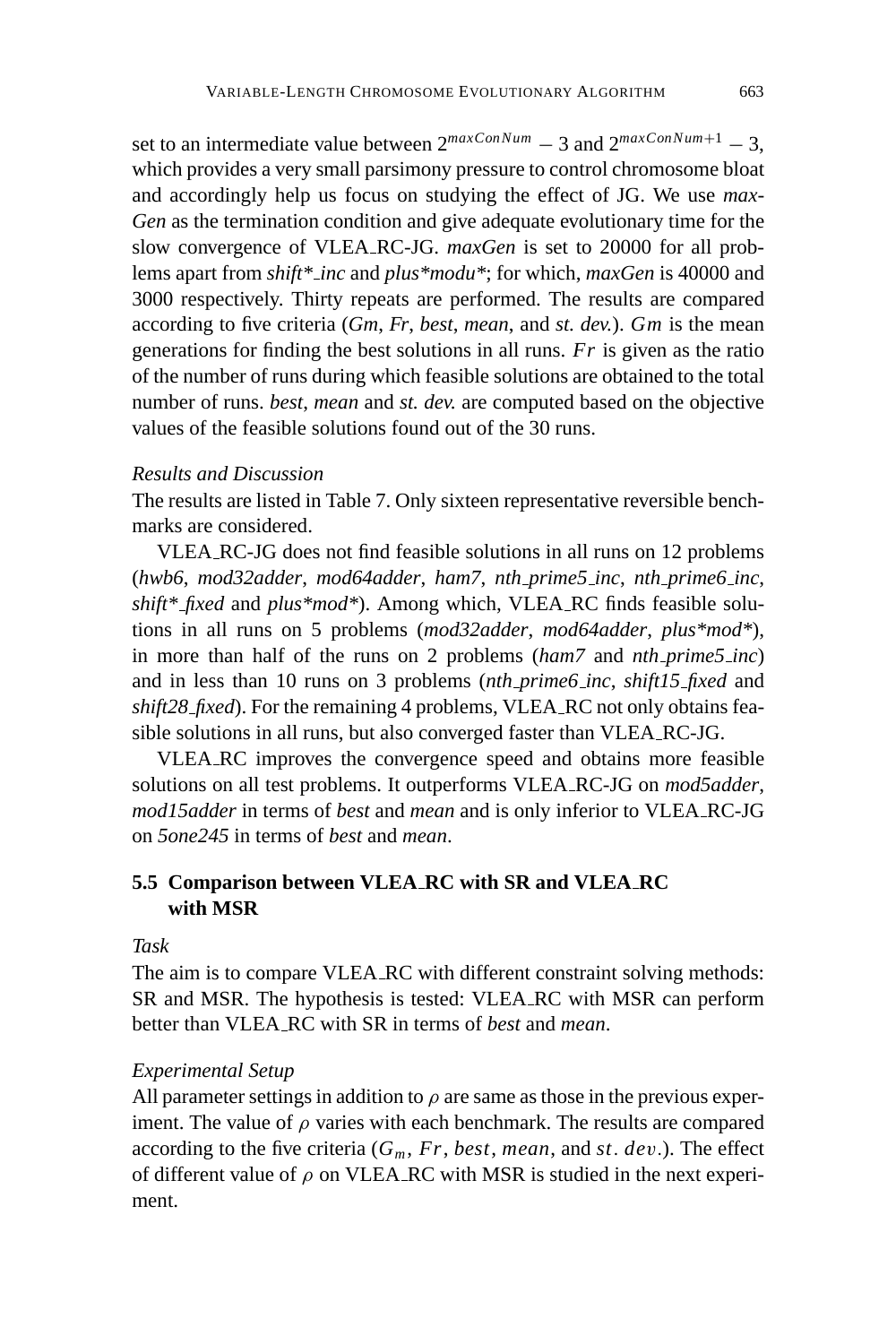|                               | $G_m$ |                                |                                                                                                      |                                                                                                    | best |                |                                            | mean                                                                                                                                             |                                        | st.dev.                                                                                                 |
|-------------------------------|-------|--------------------------------|------------------------------------------------------------------------------------------------------|----------------------------------------------------------------------------------------------------|------|----------------|--------------------------------------------|--------------------------------------------------------------------------------------------------------------------------------------------------|----------------------------------------|---------------------------------------------------------------------------------------------------------|
| Benchmark                     |       | ğ                              | <b>SLON</b>                                                                                          | ğ                                                                                                  |      | $\overline{c}$ | No JG                                      | ğ                                                                                                                                                | No JG                                  | g                                                                                                       |
| hwb6                          |       | 2834                           | 0000                                                                                                 | 3333                                                                                               |      |                |                                            | 10.4000                                                                                                                                          |                                        | 10.4699                                                                                                 |
| $5$ one $245$                 | 991   | 836                            | 0.6000                                                                                               |                                                                                                    |      |                |                                            |                                                                                                                                                  |                                        | 4.9126                                                                                                  |
| majority5                     | 821   |                                |                                                                                                      | 000 <sup>7</sup>                                                                                   | ਣ    |                | 65.3333<br>127.0000<br>102.4286<br>74.0000 | $\begin{array}{c} 69.0667 \\ 125.5000 \\ 99.1667 \\ 73.8667 \\ 181.9000 \\ 181.9000 \\ 440.4333 \\ 71.4643 \\ 210.2400 \\ 210.23671 \end{array}$ | 4.1312<br>12.7475<br>20.4628<br>0.0000 | 21.1667                                                                                                 |
| mod5adder                     | 503   | 875<br>369                     |                                                                                                      | 0000                                                                                               |      |                |                                            |                                                                                                                                                  |                                        | 18.6457                                                                                                 |
| mod15adder                    | 46    | 213                            |                                                                                                      | 00001                                                                                              |      |                |                                            |                                                                                                                                                  |                                        | 3.2135                                                                                                  |
| mod32adder                    |       | 461                            | 0.4333<br>0.4667<br>0.000<br>0.0000                                                                  | 0001                                                                                               |      | 134            |                                            |                                                                                                                                                  |                                        | 23.5860                                                                                                 |
| mod64adder                    |       | 815                            |                                                                                                      |                                                                                                    |      | 322            |                                            |                                                                                                                                                  |                                        |                                                                                                         |
| ham7                          |       | 738<br>1973                    |                                                                                                      |                                                                                                    |      |                |                                            |                                                                                                                                                  |                                        |                                                                                                         |
| nth_prime5_inc                |       |                                |                                                                                                      | $\begin{array}{l} 1.0000 \\ 0.9333 \\ 0.8333 \\ 0.2333 \\ 0.4667 \\ 0.2333 \\ 0.01000 \end{array}$ |      |                |                                            |                                                                                                                                                  |                                        |                                                                                                         |
| nth_prime6_inc                |       |                                |                                                                                                      |                                                                                                    |      | 789            |                                            |                                                                                                                                                  |                                        |                                                                                                         |
| Shift10_fixed                 |       |                                |                                                                                                      |                                                                                                    |      | 273            |                                            | 317.857                                                                                                                                          |                                        |                                                                                                         |
| Shift15_fixed                 |       | 4804<br>8540<br>20868<br>33005 |                                                                                                      |                                                                                                    |      | 517            |                                            |                                                                                                                                                  |                                        |                                                                                                         |
| Shift28_fixed                 |       |                                | $\begin{array}{l} 0.0000 \\ 0.0000 \\ 0.0000 \\ 0.0000 \\ 0.0000 \\ 0.0000 \\ 0.0000 \\ \end{array}$ |                                                                                                    |      | 1101           |                                            | 127.333                                                                                                                                          |                                        | $\begin{array}{r} 52.6876 \\ 6.1853 \\ 28.5545 \\ 29.1171 \\ 24.6852 \\ 27.6677 \\ 27.6677 \end{array}$ |
| Plus63mod4096_79              |       | 688                            | 0000                                                                                                 | 1.000C                                                                                             |      | 8266           |                                            | 8277.600                                                                                                                                         |                                        | 14.0703                                                                                                 |
| Plus63mod8192 <sub>-</sub> 80 |       | 536                            | 0000                                                                                                 | .0000                                                                                              |      | 6580           |                                            | 16925.000                                                                                                                                        |                                        | 54.6798                                                                                                 |
| Plus 127 mod8 192_78          |       | 1465                           | 0000                                                                                                 | .0000                                                                                              |      | 16455          |                                            | 00001.6991                                                                                                                                       |                                        | 009.3000                                                                                                |
|                               |       |                                |                                                                                                      |                                                                                                    |      |                |                                            |                                                                                                                                                  |                                        |                                                                                                         |

664 XIAOXIAO WANG *et al.*

TABLE 7

TABLE 7<br>Comparison between VLEA.RC with and without jump growth. Comparison between VLEA RC with and without jump growth.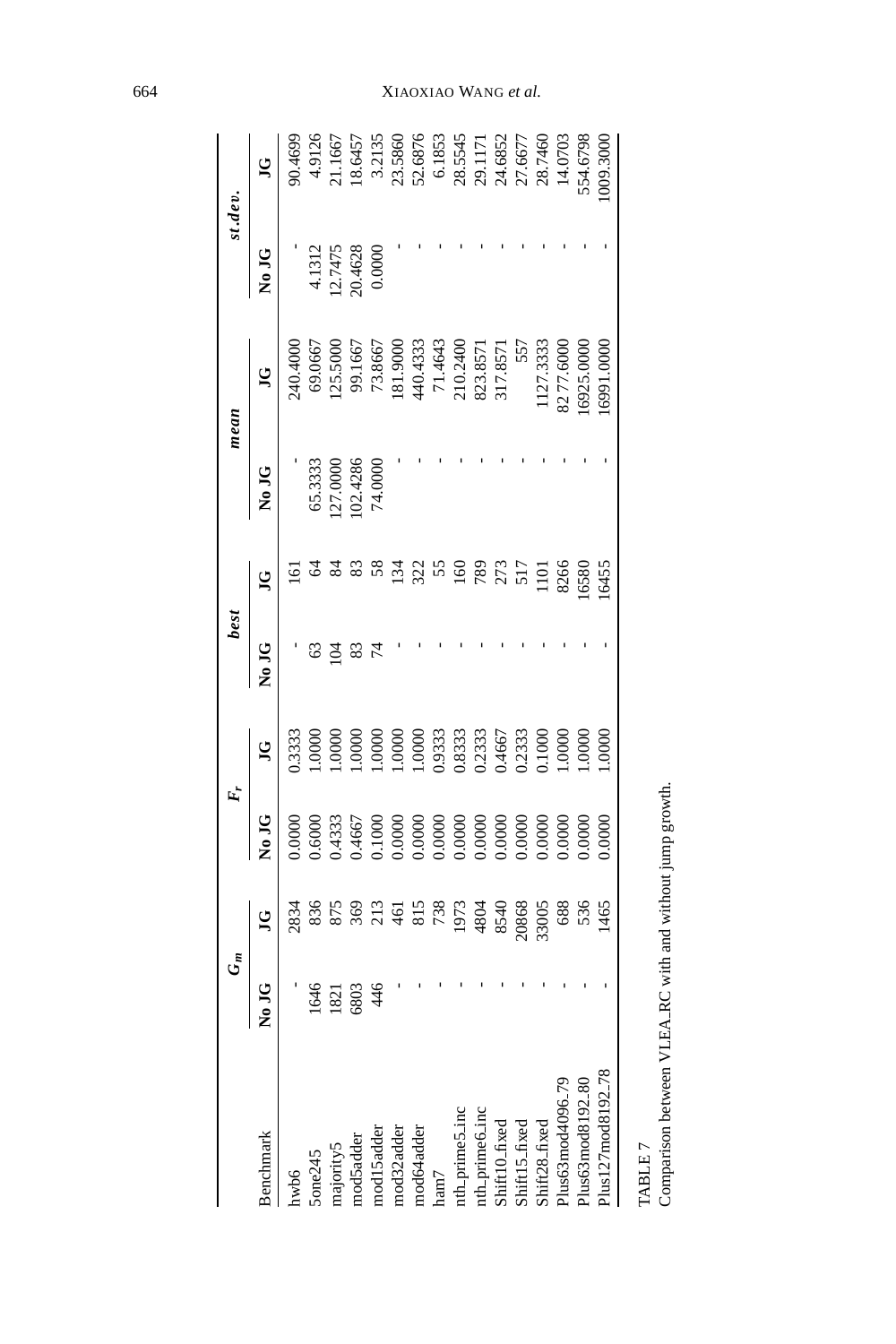# *Results and Discussion*

VLEA RC with MSR achieves better *Fr*, *best* and *mean* on all benchmarks except for *nth prime*5 *inc* and *shi f t*28 *f ixed*, and acquires better *st*.*de*v. on 11 problems, as listed in Table 8. However, VLEA RC with MSR needs a longer average convergence time on 15 problems.

MSR can efficiently balance the decreasing of CV and the increasing of objective value. It prefers the decreasing of CV by a slight cost increasing, so we can obtain better solutions through the slow detailed search.

### **5.6 The Impact of** *ρ* **on MSR**

### *Task*

The main objective is to observe the influence of  $\rho$  value on the algorithm performance and to determine how to set a proper value for  $\rho$ .

### *Experimental Setup*

Testing all benchmarks under all possible  $\rho$  is time consuming and of slight significance, so we test one randomly selected function, 5*one*013, with ρ increasing from 5 to 30 to get an intuitive understanding of the impact of  $\rho$ on  $Fr$ , *mean* and *best*. In theory,  $\rho$  can be set to any integer greater than zero. While, for a specific function, such as 5*one*013, the *maxConNum* is 4 and the cost of the gate used to build the circuit may be 1, 5, 13 and 29 according to (3). For the value of  $\rho$  less than 5 or larger than 30, the parsimony pressure of MSR is too high or too low, so we set  $\rho$  between 5 and 30. Thirty runs were performed for each value of  $\rho$ .

# *Results and Observations*

Figure 5 shows the variation of feasible ratio with  $\rho$  changing from 5 to 30 for 5*one* 013. *Fr* rises with the increasing of  $\rho$  and reaches 1 when  $\rho$  is equal to and larger than 10. Figure 6 shows the variation of *mean* with different ρ. *mean* declines with  $\rho$  changing from 5 to 8 and rises on the whole along with local oscillation when  $\rho$  changing from 9 to 15, then keeps tiny increasing trend with turbulence when  $\rho$  is larger than 15. Whether for a too small (close to 5) or a too large (larger than 15) ρ, *mean* is comparatively large. The difference is that the feasible ratio for the former is much less than that for the latter. This can be interpreted through the fact that the bloat control effect by MSR is too strong when  $\rho$  is over small, thus the decreasing of CV is only possible through large increasing of objective value under small probability. Figure 7 illustrates the variation of *best* with different ρ. Smaller objective values can be obtained when  $\rho$  is between 8 and 13. From the above, MSR can work well when  $\rho$  is between 8 and 11 in terms of  $Fr$ , *mean* and *best*.

The impact of parameter  $\rho$  on the remaining test benchmarks obeys the same law. We suggest applying a medium or little strong parsimony pressure,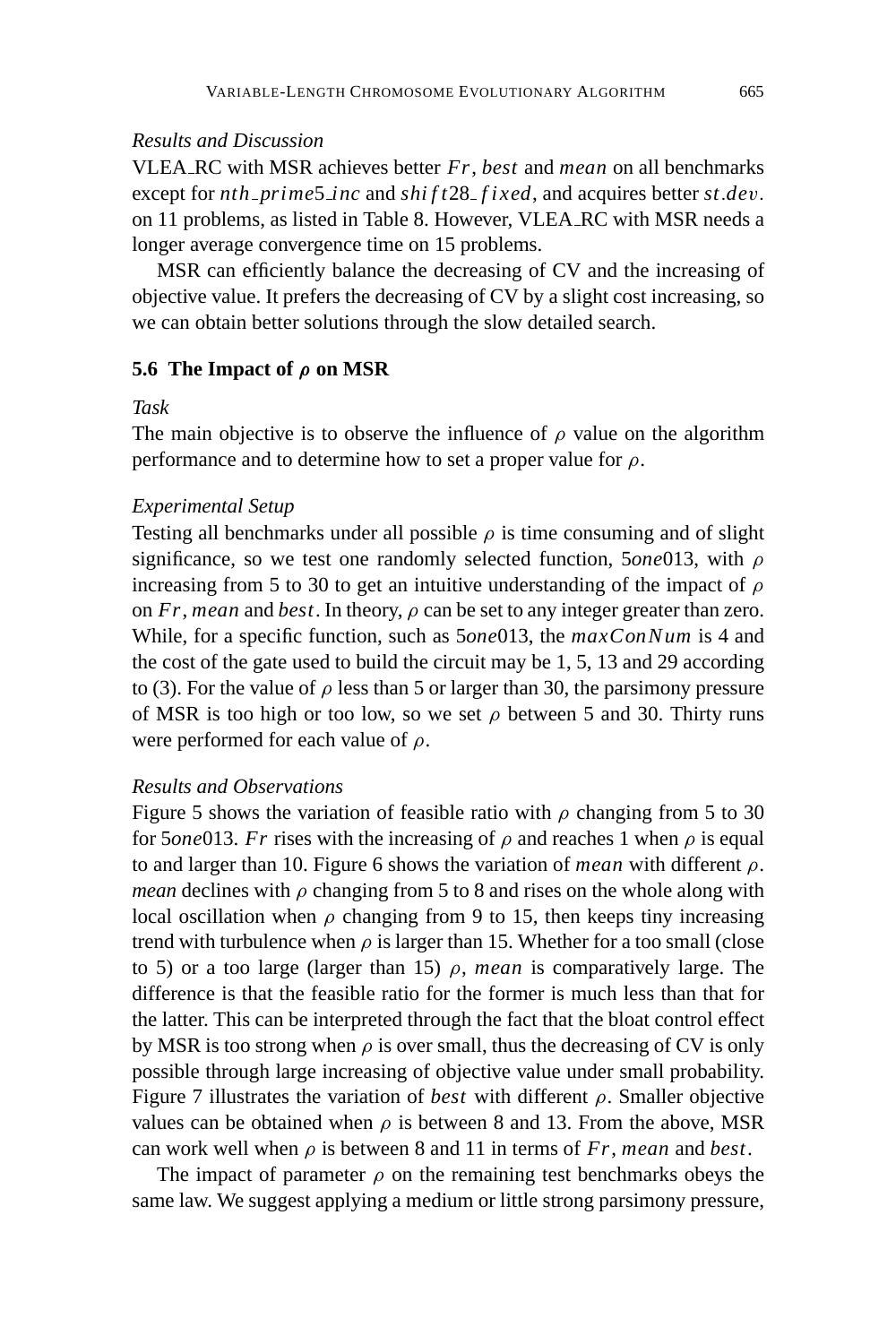|                                  |                |                      |                                                          |                                                                                                   | best          |              |                                                                                | mean                                                                                     | st.dev                                                                                                                                   |                                                                                                             |
|----------------------------------|----------------|----------------------|----------------------------------------------------------|---------------------------------------------------------------------------------------------------|---------------|--------------|--------------------------------------------------------------------------------|------------------------------------------------------------------------------------------|------------------------------------------------------------------------------------------------------------------------------------------|-------------------------------------------------------------------------------------------------------------|
| senchmark                        |                |                      |                                                          |                                                                                                   |               | Ş            | S <sub>R</sub>                                                                 | MSR                                                                                      | SR                                                                                                                                       | VISR                                                                                                        |
| hwb6                             |                |                      | 166                                                      | 166                                                                                               |               |              | 52.400                                                                         | 40.400                                                                                   | 9.1269                                                                                                                                   |                                                                                                             |
| one245                           |                |                      | 000                                                      | 000                                                                                               |               |              | 70.4000                                                                        | 68.566                                                                                   | 5.344                                                                                                                                    | 5.067°                                                                                                      |
| majority5                        |                |                      | 000                                                      | 000                                                                                               |               |              | 32.100                                                                         | .11.8667                                                                                 | 1.3000                                                                                                                                   | 19.2475                                                                                                     |
| mod5adde                         |                | 39                   | 0000                                                     | 000.                                                                                              |               |              | 136.4000                                                                       |                                                                                          | 75.0764                                                                                                                                  |                                                                                                             |
| mod15adde                        |                |                      | $000$ .                                                  | 000                                                                                               |               |              |                                                                                |                                                                                          |                                                                                                                                          |                                                                                                             |
| mod32addei                       |                |                      | 000(                                                     | 000                                                                                               |               |              | 75.5000<br>205.5000<br>447.7667<br>447.7667<br>71.1667<br>500.5000<br>50.50000 | 90.6667<br>73.6667<br>175.5667<br>157.8000<br>57.4443<br>17.8571<br>532.5455<br>532.5455 | $\begin{array}{r} 4.1735 \\ 19.3349 \\ 19.3349 \\ 88.0869 \\ 80.182 \\ 8.1182 \\ 50.9671 \\ 73.5336 \\ 55.3236 \\ 75.588 \\ \end{array}$ | 8.7112<br>3.3356<br>3.3356<br>5.27.2165<br>6.4465<br>5.35.0853<br>35.0808<br>36.83688<br>26.5016<br>26.5016 |
| mod64adde                        | 341            |                      |                                                          |                                                                                                   | 309           | 203          |                                                                                |                                                                                          |                                                                                                                                          |                                                                                                             |
| ham7                             | 846            | $\frac{766}{738}$    |                                                          |                                                                                                   | $\frac{6}{5}$ |              |                                                                                |                                                                                          |                                                                                                                                          |                                                                                                             |
| nth_prime5_in                    | 1351           |                      | 1.0000<br>0.8667<br>0.0667<br>0.4000<br>0.3667<br>0.0667 | $\begin{array}{l} 1.0000 \\ 0.9333 \\ 0.8000 \\ 0.1667 \\ 0.4667 \\ 0.3667 \\ 0.3667 \end{array}$ | 153           | 129          |                                                                                |                                                                                          |                                                                                                                                          |                                                                                                             |
| nth_prime6_in                    | 3068           | 1579<br>3986<br>854C |                                                          |                                                                                                   | 590           | 549          |                                                                                |                                                                                          |                                                                                                                                          |                                                                                                             |
| Shift10_fixed                    |                |                      |                                                          |                                                                                                   | 287           | 273          |                                                                                |                                                                                          |                                                                                                                                          |                                                                                                             |
| Shift15_fixe                     | 8157<br>9348   | 19324<br>25047       |                                                          |                                                                                                   | 551           | 481          |                                                                                |                                                                                          |                                                                                                                                          |                                                                                                             |
| Shift28 fixe                     | 2269           |                      |                                                          |                                                                                                   | 1065          |              | 1071.5000                                                                      |                                                                                          |                                                                                                                                          |                                                                                                             |
| Plus63mod409                     |                | 688                  | $000$ .                                                  | $0000$ .                                                                                          | 826f          | 1027<br>6785 | 3273.200                                                                       | 217.767                                                                                  | 8.8723                                                                                                                                   |                                                                                                             |
| Plus 63 mod 8192 <sub>-</sub> 80 | $\overline{5}$ | 536                  | 000                                                      | $0000$ .                                                                                          | 6582          | 6580         | 6777.000                                                                       | 6925.000                                                                                 | 568.5109                                                                                                                                 | 554.6798                                                                                                    |
| Plus 127 mod8192                 | 425            | 465                  | 000                                                      | 0000.                                                                                             | 16457         | 16455        | 6961.000                                                                       |                                                                                          | 006'06C                                                                                                                                  | 09.300                                                                                                      |
|                                  |                |                      |                                                          |                                                                                                   |               |              |                                                                                |                                                                                          |                                                                                                                                          |                                                                                                             |

TABLE 8<br>Comparison between VLEA\_RC with SR and VLEA\_RC with MSR. Comparison between VLEA RC with SR and VLEA RC with MSR.

# 666 XIAOXIAO WANG *et al.*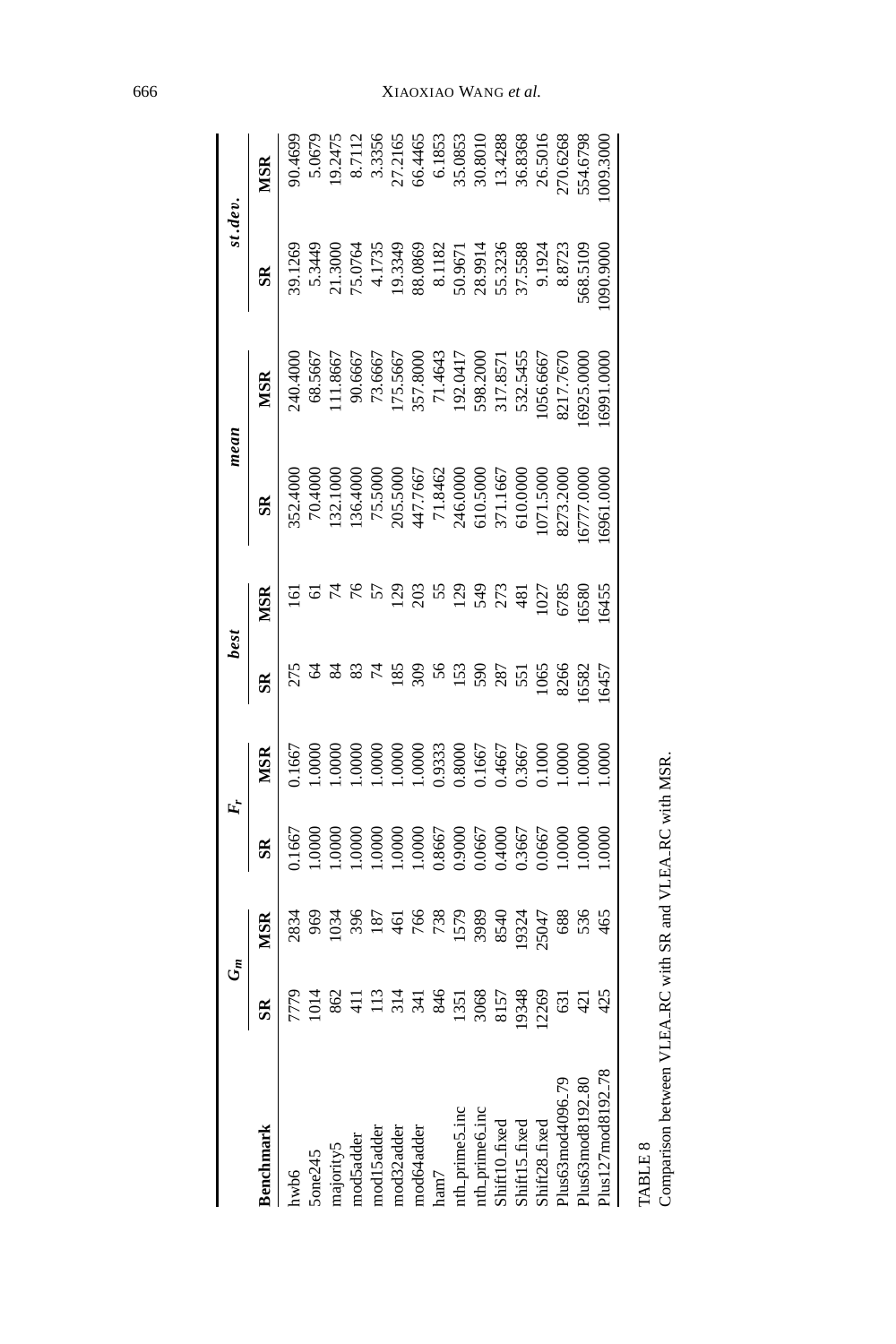

FIGURE 5

Variation of feasible ratio with parameter ρ for 5*one*013, thirty runs were performed for each value of  $\rho$ .

which corresponds to a value of  $\rho$  from the median of  $2^{maxConNum-1} - 3$ and  $2^{maxConNum} - 3$  to  $2^{maxConNum} - 3$ . Moreover, we have done the similar experiments about how to set *step* and to discover the relationship between *step* and  $\rho$ . The details of all these experimental results may be obtained from the author upon request.



#### FIGURE 6

Variation of the mean of the objective values of feasible solutions with parameter ρ for 5*one*013, thirty runs were performed for each value of  $\rho$ .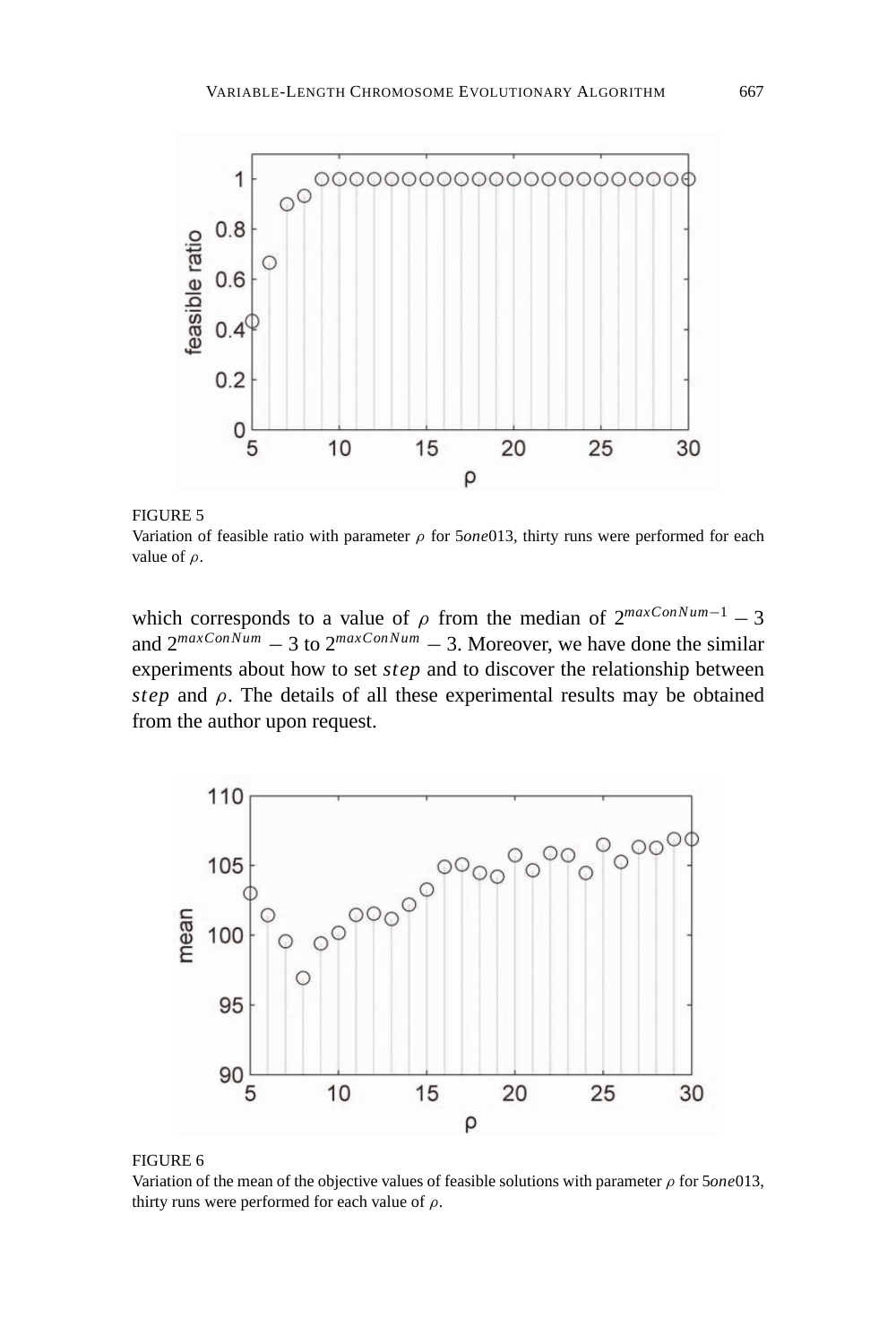

#### FIGURE 7

Variation of the minimum objective value of feasible solutions with parameter ρ for 5*one*013, thirty runs were performed for each value of  $\rho$ .

## **6 CONCLUSIONS AND FUTURE WORKS**

In this article, we presented VLEA RC, a new variable-length chromosome evolutionary algorithm for quantum cost optimization of reversible Toffoli networks. VLEA RC combines the heuristic information from the PPRM expressions of a reversible function with the global search capability of EAs. It does this by conducting a periodic population update operation, called jump growth, in order to explore the modified search space. It was shown to improve the convergence speed and the feasible ratio. Heuristic information is used throughout this algorithm to improve efficiency. For example,  $diffTerm$  is used to estimate the maximum length of the chromosomes; *pref Lib* can be used during population initialization phase and during the jump growth phase; *maxConNum* is used to set the upper limit of the number of control bits of randomly generated gates. Further, a modified constraint solving method MSR is proposed which can strike a better balance between decreasing the constraint violation and increasing the objective value so that the average quantum cost of the circuit is decreased.

In the experimental study section, we verify our conjecture about MSR and JG. Experimental results show that VLEA RC can solve problems not only with small scale, but also with larger scale and higher complexity when compared with other EAs for reversible circuit synthesis. It obtained solutions which are better than or at least comparable to the best known solutions as of late 2013. The software can potentially synthesize functions with more than 20 variables, but as the number of variables grows, such as for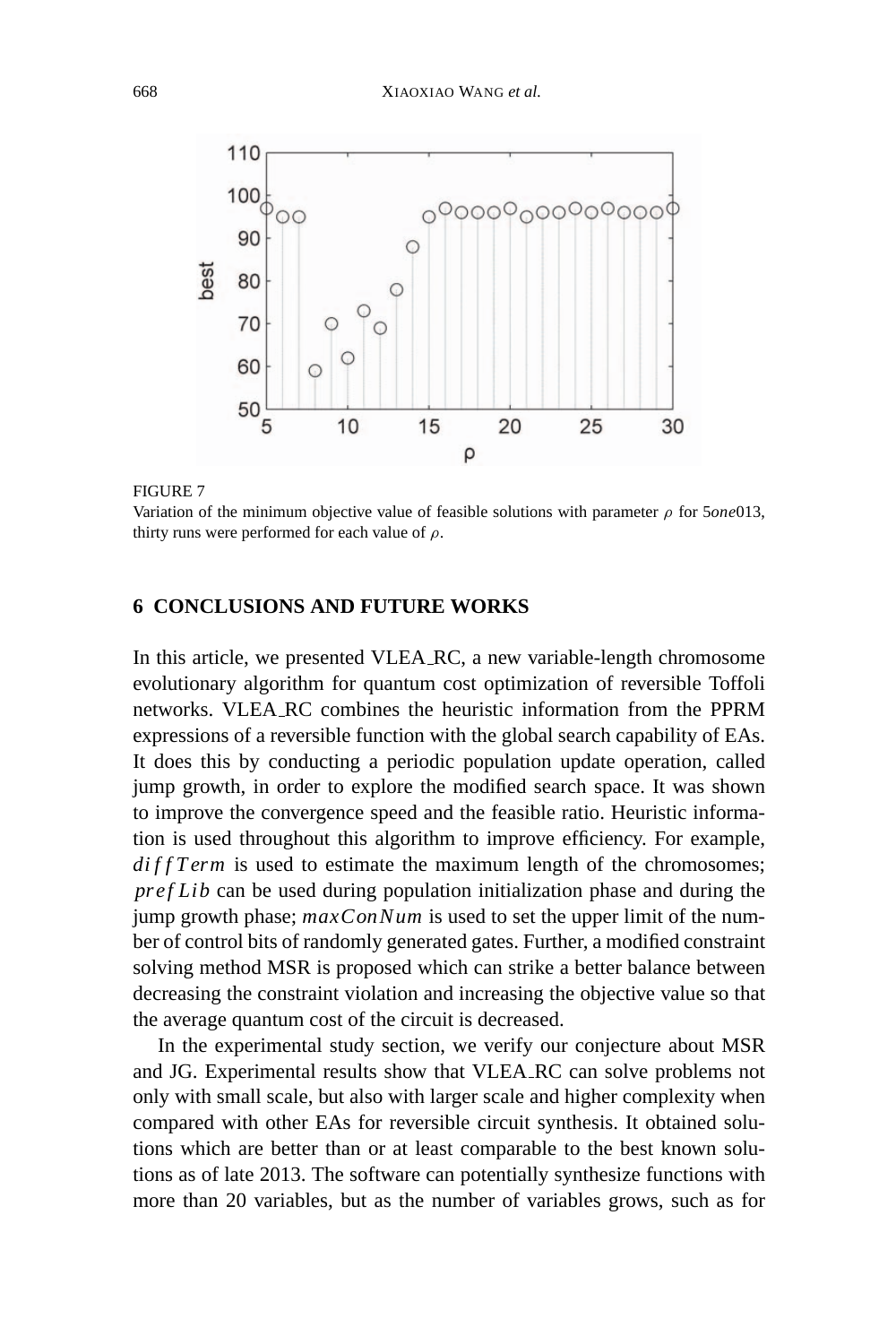benchmarks: *shi f t*28 *f ixed*, *nth prime*6 *inc* and *h*w*b*6, the feasible ratio drops quickly.

There are a number of possible directions for future research: a diversity keeping scheme in variable length EAs for reversible circuit synthesis; a combination of an EA with other methods, such as the decomposition method [8], to enable the synthesis of large and complex reversible functions; a method that would reduce the quantum cost of the generated circuits by introducing other types of gates, such as Peres gates [13] or mixed-polarity Toffoli gates [42].

# **REFERENCES**

- [1] Charles H Bennett. (1973). Logical reversibility of computation. *IBM Journal of Research and Development*, 17(6):525–532.
- [2] D Michael Miller, Dmitri Maslov, and Gerhard W Dueck. (2003). A transformation based algorithm for reversible logic synthesis. In *Design Automation Conference, 2003. Proceedings*, pages 318–323. IEEE.
- [3] Dmitri Maslov, Gerhard W Dueck, and D Michael Miller. (2007). Techniques for the synthesis of reversible Toffoli networks. *ACM Transactions on Design Automation of Electronic Systems (TODAES)*, 12(4):42.
- [4] Dmitri Maslov, Gerhard W Dueck, and D Michael Miller. (2005). Toffoli network synthesis with templates. *Computer-Aided Design of Integrated Circuits and Systems, IEEE Transactions on*, 24(6):807–817.
- [5] Robert Wille and Rolf Drechsler. (2009). BDD-based synthesis of reversible logic for large functions. In *Proceedings of the 46th Annual Design Automation Conference*, pages 270–275. ACM.
- [6] Robert Wille and Rolf Drechsler. (2010). Effect of BDD optimization on synthesis of reversible and quantum logic. *Electronic Notes in Theoretical Computer Science*, 253(6):57–70.
- [7] Mehdi Saeedi, Morteza Saheb Zamani, Mehdi Sedighi, and Zahra Sasanian. (2010). Reversible circuit synthesis using a cycle-based approach. *ACM Journal on Emerging Technologies in Computing Systems (JETC)*, 6(4):13.
- [8] Mehdi Saeedi, Mehdi Sedighi, and Morteza Saheb Zamani. (2010). A library-based synthesis methodology for reversible logic. *Microelectronics Journal*, 41(4):185–194.
- [9] Vivek V Shende, Aditya K Prasad, Igor L Markov, and John P Hayes. (2003). Synthesis of reversible logic circuits. *Computer-Aided Design of Integrated Circuits and Systems, IEEE Transactions on*, 22(6):710–722.
- [10] Oleg Golubitsky and Dmitri Maslov. (2012). A study of optimal 4-bit reversible Toffoli circuits and their synthesis. *Computers, IEEE Transactions on*, 61(9):1341–1353.
- [11] Daniel Große, Xiaobo Chen, and Rolf Drechsler. (2006). Exact Toffoli network synthesis of reversible logic using boolean satisfiability. In *Design, Applications, Integration and Software, 2006 IEEE Dallas/CAS Workshop on*, pages 51–54. IEEE.
- [12] Daniel Große, Robert Wille, Gerhard W Dueck, and Rolf Drechsler. (2009). Exact multiple-control Toffoli network synthesis with SAT techniques. *Computer-Aided Design of Integrated Circuits and Systems, IEEE Transactions on*, 28(5):703–715.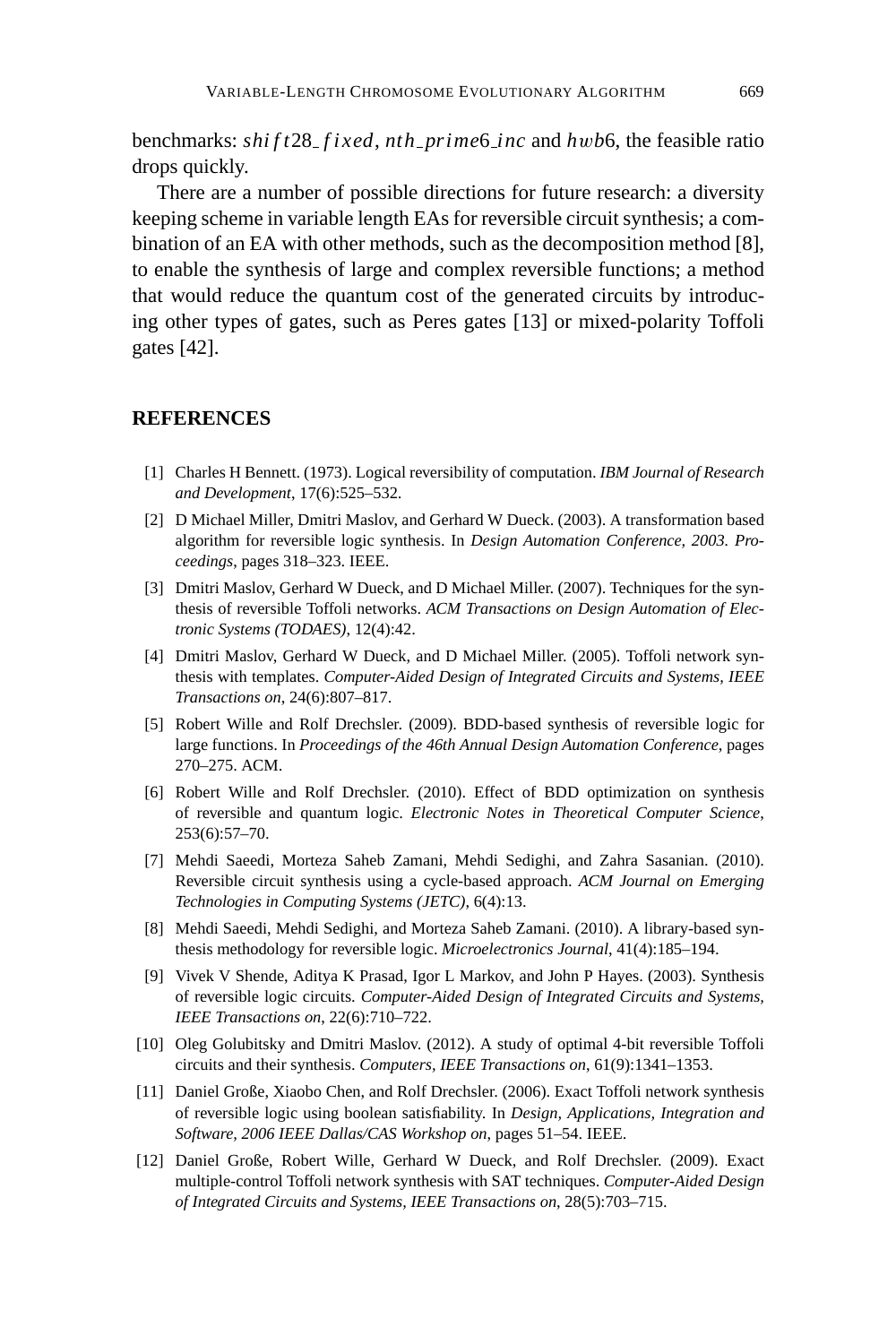- [13] Marek Szyprowski and Pawel Kerntopf. (2011). Reducing quantum cost in reversible Toffoli circuits. *arXiv preprint arXiv:1105.5831*.
- [14] Pallav Gupta, Abhinav Agrawal, and Niraj K Jha. (2006). An algorithm for synthesis of reversible logic circuits. *Computer-Aided Design of Integrated Circuits and Systems, IEEE Transactions on*, 25(11):2317–2330.
- [15] Colin P Williams and Alexander G Gray. (1999). *Automated design of quantum circuits*. Springer.
- [16] André Leier and Wolfgang Banzhaf. (2004). Comparison of selection strategies for evolutionary quantum circuit design. In *Genetic and Evolutionary Computation–GECCO 2004*, pages 557–568. Springer.
- [17] Cristian Ruican, Mihai Udrescu, Lucian Prodan, and Mircea Vladutiu. (2009). Genetic algorithm based quantum circuit synthesis with adaptive parameters control. In *Evolutionary Computation, 2009. CEC'09. IEEE Congress on*, pages 896–903. IEEE.
- [18] Martin Lukac and Marek Perkowski. (2002). Evolving quantum circuits using genetic algorithm. In *Evolvable Hardware, 2002. Proceedings. NASA/DoD Conference on*, pages 177–185. IEEE.
- [19] Martin Lukac, Marek Perkowski, Hilton Goi, Mikhail Pivtoraiko, Chung Hyo Yu, Kyusik Chung, Hyunkoo Jee, Byung-Guk Kim, and Yong-Duk Kim. (2004). Evolutionary approach to quantum and reversible circuits synthesis. In *Artificial intelligence in logic design*, pages 201–257. Springer.
- [20] Taro Yabuki and Hitoshi Iba. (2000). Genetic algorithms for quantum circuit designevolving a simpler teleportation circuit. In *Late Breaking Papers at the 2000 Genetic and Evolutionary Computation Conference*, pages 421–425. Citeseer.
- [21] Timothy Reid. (2005). On the evolutionary design of quantum circuits. Master's thesis, Univ. of Waterloo, Ontario.
- [22] Shengchao Ding, Zhi Jin, and Qing Yang. (2008). Evolving quantum circuits at the gate level with a hybrid quantum-inspired evolutionary algorithm. *Soft Computing*, 12(11):1059–1072.
- [23] Mingming Zhang, Shuguang Zhao, and Xu Wang. (2009). Automatic synthesis of reversible logic circuit based on genetic algorithm. In *Intelligent Computing and Intelligent Systems, 2009. ICIS 2009. IEEE International Conference on*, volume 3, pages 542–546. IEEE.
- [24] Kamalika Datta, Indranil Sengupta, and Hafizur Rahaman. (2012). Reversible circuit synthesis using evolutionary algorithm. In *Computers and Devices for Communication (CODEC), 2012 5th International Conference on*, pages 1–4. IEEE.
- [25] Wen-Hsin Wang, Chia-Hui Chiu, Shu-Yu Kuo, Sheng-Fei Huang, and Yao-Hsin Chou. (2012). Quantum-inspired tabu search algorithm for reversible logic circuit synthesis. In *Systems, Man, and Cybernetics (SMC), 2012 IEEE International Conference on*, pages 709–714. IEEE.
- [26] Ben Hutt and Kevin Warwick. (2007). Synapsing variable-length crossover: Meaningful crossover for variable-length genomes. *Evolutionary Computation, IEEE Transactions on*, 11(1):118–131.
- [27] Thomas P. Runarsson and Xin Yao. (2000). Stochastic ranking for constrained evolutionary optimization. *Evolutionary Computation, IEEE Transactions on*, 4(3):284–294.
- [28] Rammohan Mallipeddi and Ponnuthurai N Suganthan. (2010). Ensemble of constraint handling techniques. *Evolutionary Computation, IEEE Transactions on*, 14(4):561–579.
- [29] Kalyanmoy Deb and Rituparna Datta. (2010). A fast and accurate solution of constrained optimization problems using a hybrid bi-objective and penalty function approach. In *Evolutionary Computation (CEC), 2010 IEEE Congress on*, pages 1–8. IEEE.